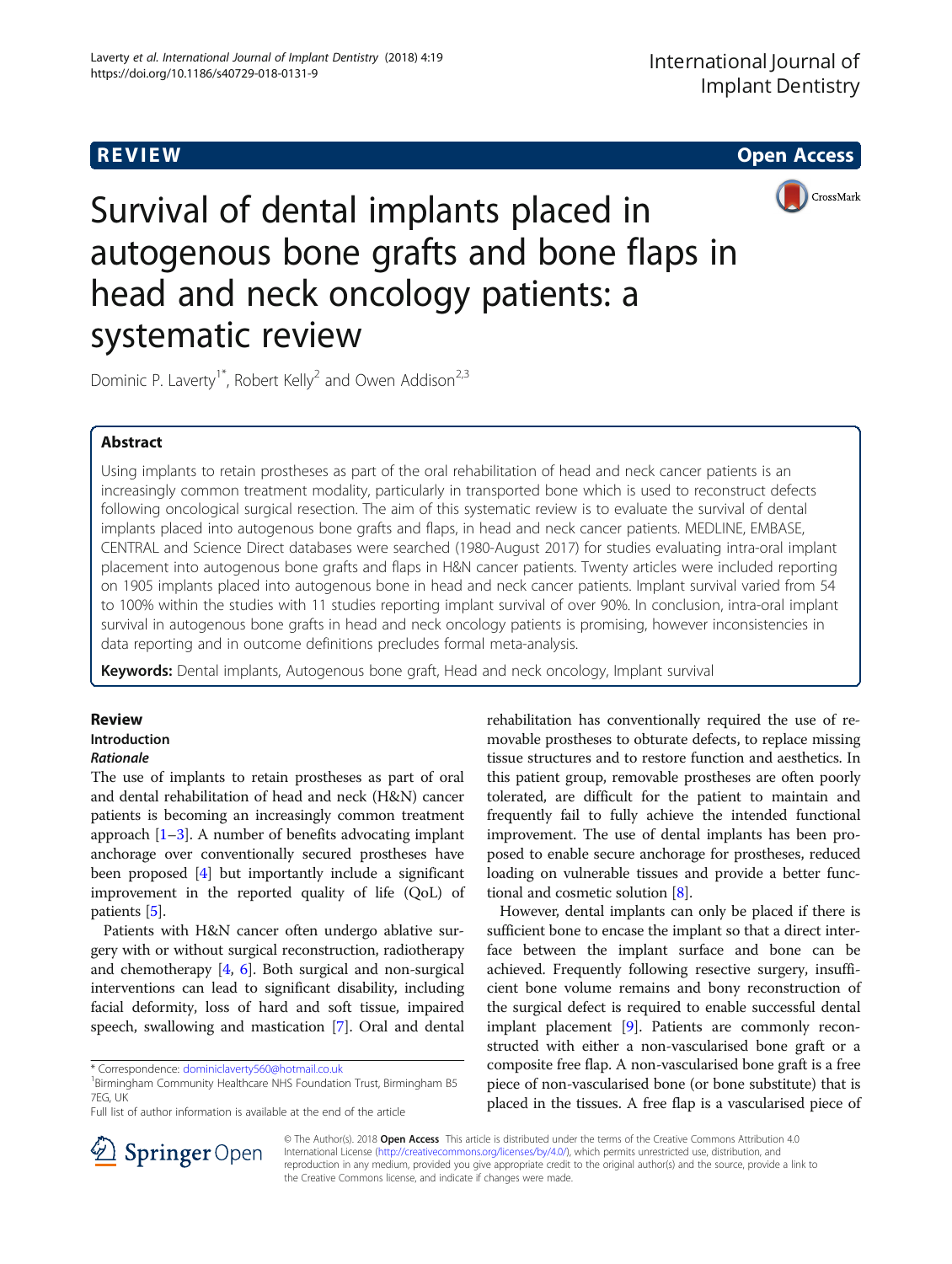bone (pedicled), which is being increasingly used to reconstruct tumour patients.

High 'survival' and 'success' rates have been reported in the literature for dental implants placed into autogenous bone grafts in healthy patients but notably the success rates remain lower for implants placed into healthy native bone [[10](#page-16-0), [11](#page-16-0)]. With the increasing use of complex reconstructive techniques in rehabilitation following H&N cancer and the placement of dental implants into transported bone, there is a need to appraise the highly varied evidence that is currently available in order to help inform clinical decision making.

## **Objectives**

It is the aim of this systematic review to evaluate the survival of dental implants placed into autogenous bone grafts, in H&N oncology patients.

#### Methods

#### Protocol

The Preferred Reporting Items for Systematic Reviews and Meta-Analyses (PRISMA) [\[12](#page-17-0), [13](#page-17-0)] for describing and summarising the results of our review was used [\[12,](#page-17-0) [13](#page-17-0)].

A quality assessment of all selected full-text articles was performed using the Methodological Index for Non-Randomized Studies (MINORS) [[14](#page-17-0)] assessment tool to assess the risk of bias of the included studies. The MINORS scoring list consists of 12 items, eight apply to non-comparative studies, and a further four apply to comparative studies. Items are scored as 0 (not reported), 1 (reported but inadequate), and 2 (reported and adequate) with this then totalled up to give a score with the higher scores representing a reduced risk of bias [\[14](#page-17-0)]. This was chosen over the Cochrane collaborations' tool for assessing risk of bias for randomised controlled studies since none of the studies included were randomised control trials.

#### Eligibility criteria

## Inclusion criteria

Studies that met the following criteria where included:

- 1. Dental implant placement into patients with cancer of the H&N.
- 2. Dental implants placed into autogenous bone grafts.
- 3. Studies performed on humans.
- 4. Patients over 18 years old, or if there are patients under 18 years old within the study that these patients and their data can be removed from the analysis.
- 5. English language articles.
- 6. Any study design reporting on at least 35 dental implants or 20 patients who have had implants placed into autogenous bone.

7. Data related to implant number and implant survival in autogenous bone grafts that was either directly reported or can be calculated from data within the study.

## Exclusion criteria

Studies were excluded if they met the following criteria:

- 1. Studies that reported on craniofacial or extra-oral implants only.
- 2. No reported implant survival or an inability to calculate implant number or survival from reported data.
- 3. Studies reporting on patients under 18 years old where there no ability to remove these patients and their data from the analysis.
- 4. Laboratory or animal-based studies.
- 5. Studies with less than 20 patients or 35 dental implants placed into autogenous bone grafts.
- 6. Review articles.

# Information sources

Four electronic databases were used to systematically search the available literature: (1) The National Library of Medicine (MEDLINE via PubMed), (2) EMBASE, (3) Cochrane Central Register of Controlled Trials and (4) Science Direct. The searches were limited to studies involving human subjects and publication dates from January 1980 to August 2017 that satisfied the inclusion criteria.

# Search

The following search terms were used: *Population*:  $\langle \langle \mathsf{text} \rangle$ words] dental implant OR dental implant\* OR oral implant OR oral implants OR osseointegrated implants OR endosseous implant OR dental implantation <[MeSH terms/all subheadings] AND (<[text words] head neck OR squamous cell carcinoma OR oncology OR tumour OR cancer OR malignant OR neoplasm <[MeSH terms/all subheadings] AND *Intervention*: free flap OR vascularized flap OR hard tissue graft OR micro vascularized flap OR micro anastomosed flap OR anastomosed flap OR native bone OR DCIA OR deep circumflex iliac artery OR radial OR scapula OR fibula OR iliac OR rib OR costochondral <[MeSH terms/all subheadings].

#### Study selection

Two reviewers (DL and RK) carried out the primary search by screening independently the titles and abstracts and identifying the studies appearing to meet the inclusion criteria. Studies with insufficient information in the title and abstract to make a clear decision were identified and the full paper was reviewed. Those studies selected for evaluation of the full manuscript were carried out independently by the same reviewers who determined the final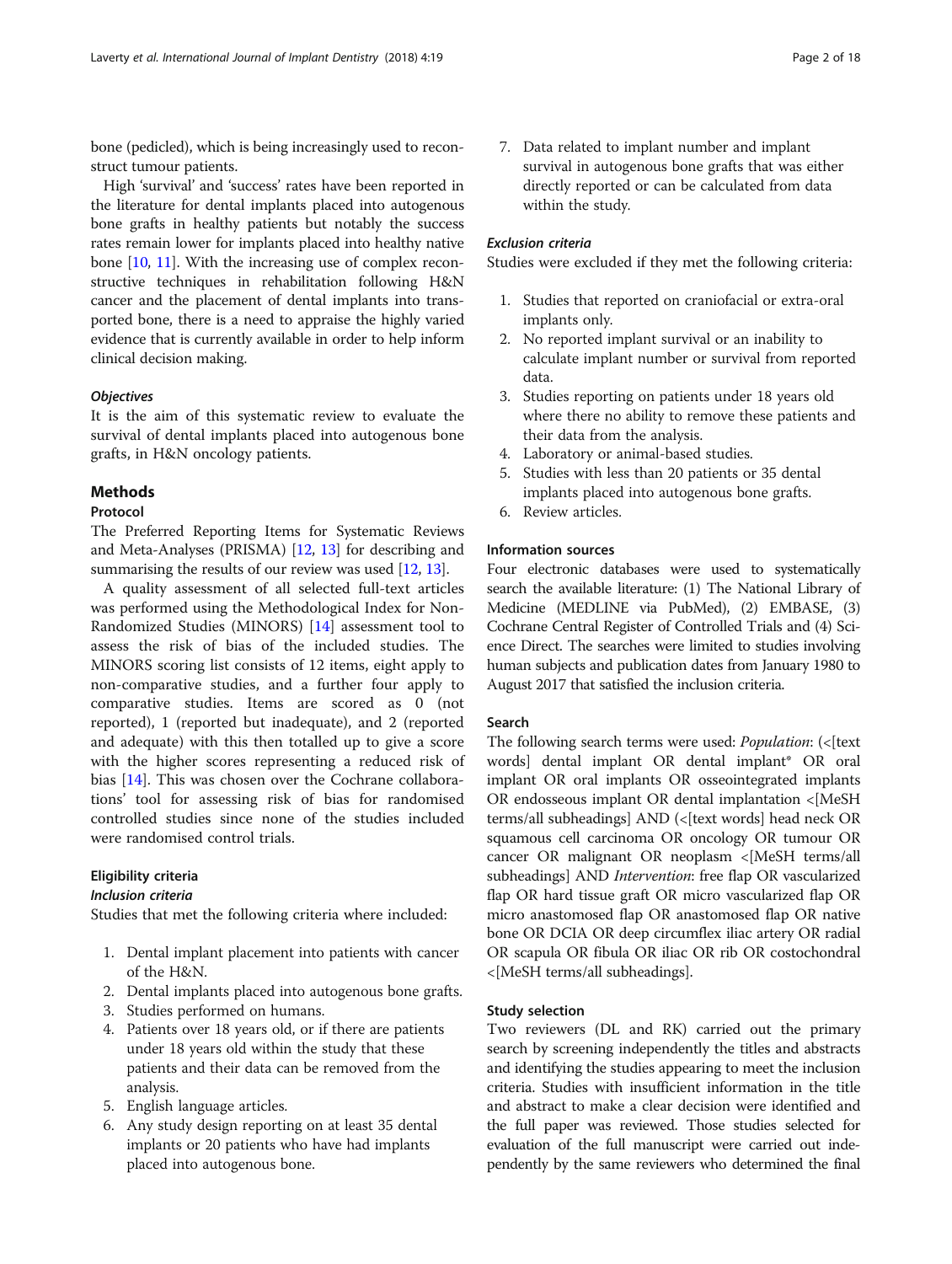inclusion. Any disagreement was resolved by discussion with a third independent reviewer (OA). The reasons for rejecting studies at this or subsequent stages were recorded.

#### Data collection process

Two reviewers (DL and RK) then independently extracted the data using a bespoke data extraction form. Any disagreement was resolved by discussion with a third reviewer (OA). Studies with missing or incomplete data were excluded and reference lists of the selected studies were checked for cross-references to search for papers that might meet the eligibility criteria for inclusion.

#### Data items

Data was collected for implant survival, implant success, implant failure, implant complications, surgical implant placement protocol, implant system used, clinical followup, how the author defined success/survival, the type of autogenous bone graft, implant site, the prosthodontic rehabilitation and type of cancer, and the use of radiotherapy were documented where possible.

## Risk of bias in individual studies

A quality assessment of all selected full-text articles was performed using the Methodological Index for Non-Randomised Studies (MINORS) [[14](#page-17-0)] assessment tool.

#### Summary measures

The main outcome measure was implant survival. This review will define implant survival as an implant still in situ that has not been removed or lost at the census date

and thus implant failure defined as an implant that has been removed or lost and is no longer in situ.

#### Synthesis of results

The survival and success figures documented where possible are taken directly from the study; however, where the study did not specifically document the survival or success of implants placed into autogenous bone as a percentage, this was calculated from the data provided (as a function of surviving or successful implants from total reported as placed), and studies that lacked data to calculate this were rejected as part of the secondary screening process.

## Additional analyses

No further analyse was carried out.

# Results

# Study selection

Searches of EMBASE, the Cochrane Central Register of Controlled Trials, Science Direct and MEDLINE generated 619 articles. After duplicate articles were removed, 566 unique articles were remaining. After the review of the titles and abstracts, 151 articles were accepted for further consideration, and 415 were rejected. After the full text was attained and reviewed for the 151 articles, 131 articles were rejected leaving 20 articles to be included in the systematic review (Fig. 1).

#### Study characteristics

The following data was extracted from the studies; study design, centres (single vs multiple centres), patient demographics (patient age, H&N cancer diagnosis), treatment

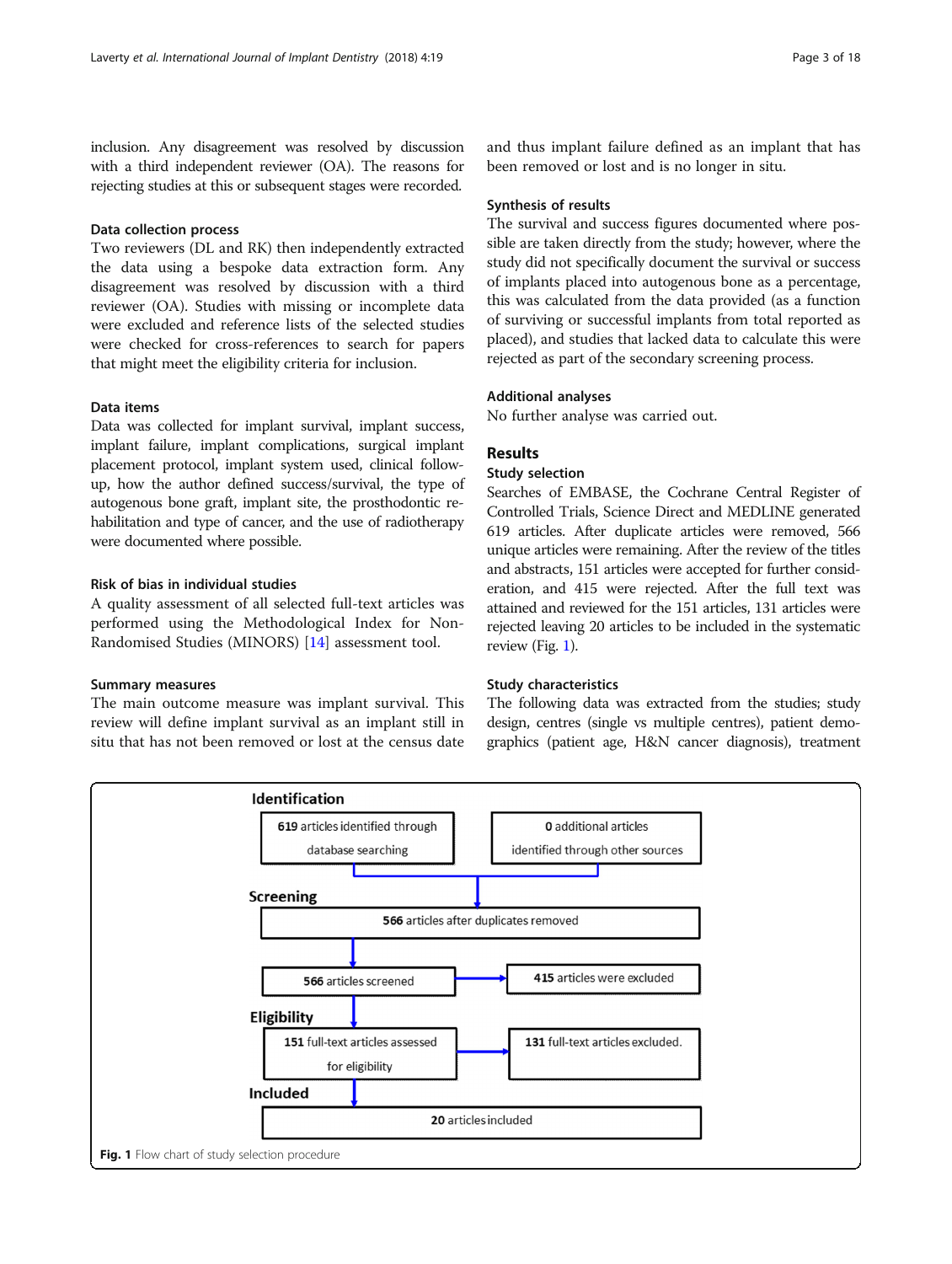modalities (surgery, radiotherapy, chemotherapy), donor site of autogenous bone graft, outcome measures, implant details (implant system, implant number, implant site, type of bone implant placed into (non-vascularised vs vascularised/ free flap), implant placement surgical protocol implant survival/success/failure figures), implant definitions (implant survival/success/failure), type of prosthetic rehabilitation (fixed vs removable), and any reported complications.

#### Risk of bias within studies

There were varying scores attained by the studies using the MINORS assessment tool, ranging from 7/16 to 13/16 representing varying degrees of bias within the studies (Table [1\)](#page-4-0).

#### Statistical analysis

Due to the lack of controlled studies and the heterogeneity of the studies concerning patient selection, surgical protocols, implant loading, follow-up and prosthetic rehabilitation, implant survival definitions and figures, measurement protocols, and inconsistency in data reporting a formal meta-analysis would be statistically inappropriate and was not conducted. Descriptive statistics where used to interpret and present the data from these studies.

#### Results of the studies

Descriptive data extraction was carried out for the 20 studies and is summarised in Tables [1](#page-4-0) and [2](#page-9-0). All studies were retrospective observational studies in design with the majority undertaken at single centres; however, for 3 studies, this was unclear (Schultes et al. [\[15](#page-17-0)], Yerit et al. [[16](#page-17-0)], Linsen et al. [\[17](#page-17-0)]). These 20 studies were published over a range of 21 years (1996 to 2017) and provide cumulative data on 1905 implants placed into autogenous bone grafts in H&N cancer patients with both benign and malignant tumours being reported. The exact patient number for this intervention within some of the studies was unclear as a result of the studies reporting on implant rather than patient number or there was an inability to identify which population received dental implants to identify patient numbers. One study (Chiapasco et al. [\[18\]](#page-17-0)) included reported on patients under 18 years old (two patients in total); however, these patients and their data could be removed from the analysis.

Implants were placed into both vascularised and nonvascularised autogenous bone grafts, with a number of donor sites being reported. (Tables [2](#page-9-0) and [3\)](#page-12-0) These implants were placed in a variety of intra-oral sites with implants placed into autogenous bone grafts within the mandible reported in eight studies and bi-maxillary placement in nine studies, and in three studies, it was unknown where the implant fixtures were placed other than that they were placed into autogenous bone grafts (Linsen et al. [\[17](#page-17-0)], Fenlon et al.

[[19](#page-17-0)], Ch'ng et al. [\[20](#page-17-0)]). There were no studies where implants were placed solely in the reconstructed maxilla.

Radiotherapy to the autogenous bone graft/implant site was reported in 16 studies. Two studies (Wang et al. [[21\]](#page-17-0), Zou et al. [\[22](#page-17-0)]) reported that radiotherapy was not carried out on the study population and in 1 study (Yerit et al. [[16](#page-17-0)]) bone graft sites were not irradiated. One study (Chiapasco et al. 2008 [[23\]](#page-17-0)) failed to report whether radiotherapy was carried out or not on the study population. Of 20 studies included in the systematic review, only 7 studies reported on outcomes related to implant survival in irradiated autogenous bone grafts (Barrowman et al. [\[7](#page-16-0)], Fenlon et al. [\[19\]](#page-17-0), Ch'ng et al. [[20\]](#page-17-0), Buddula et al. [[24](#page-17-0)], Fierz et al. [[25](#page-17-0)], Teoh et al. [\[26](#page-17-0)], Burgess et al. [[27\]](#page-17-0)).

The surgical and loading implant protocols were reported in 17 studies with no description given in 3 studies (Barrowman et al. [\[7\]](#page-16-0), Fierz et al. [[25](#page-17-0)], Hessling et al. [[28](#page-17-0)]). The implant placement protocols were diverse with variables including the use of surgical templates/guides, primary and/or secondary implant placement following autogenous bone grafting, and immediate and/or delayed implant loading; however, the majority of the studies reported on delayed implant placement following initial healing of the transported bone graft and delayed loading of the implant fixtures. Six studies reported primary implant placement (Fenlon et al. [\[19\]](#page-17-0), Ch'ng et al. [\[20\]](#page-17-0), Zou et al. [\[22\]](#page-17-0), Burgess et al. [\[27\]](#page-17-0), Wu et al. [[30](#page-17-0)], Watzinger et al. [[29](#page-17-0)],) and one study reported immediate implant loading (Chiapasco et al.  $[18]$ ). Additional procedures were also reported which include removal of reconstruction plates and screws at the time of implant placement, bone condensing to enhance the bone density, and further periimplant surgery in the form of debulking of soft tissues, gingivoplasty/vestibuloplasty and free mucosal grafts to optimise the soft tissue conditions (Table [1](#page-4-0)). Prosthodontic reconstruction of the implant fixture was reported in 15 of the studies which included fixed and removable prosthesis and is summarised in Table [1](#page-4-0).

### Overall implant survival

The overall implant survival of implants placed into autogenous bone grafts varied highly (both at implant and patient levels) between the included studies ranging from 100% with a mean follow-up of 3.5 years  $\pm$  0.3 years in a study by Wang et al. [[30](#page-17-0)] to 54% with a mean follow-up 5. 4 years  $\pm$  3.2 years by Yerit et al. [\[16](#page-17-0)]., (at an implant level) (Table [2\)](#page-9-0).

Eleven studies compared implant survival in autogenous bone grafts to that in native bone within their studies. Nine of these studies (Barrowman et al. [[7\]](#page-16-0), Yerit et al. [[16](#page-17-0)], Linsen et al. [[17](#page-17-0)], Fenlon et al. [\[19\]](#page-17-0), Ch'ng et al. [[20](#page-17-0)], Hessling et al. [\[28](#page-17-0)], Watzinger et al. [[29\]](#page-17-0), Shaw et al. [[31](#page-17-0)], Klein et al. [\[32\]](#page-17-0)) reported higher implant failure rates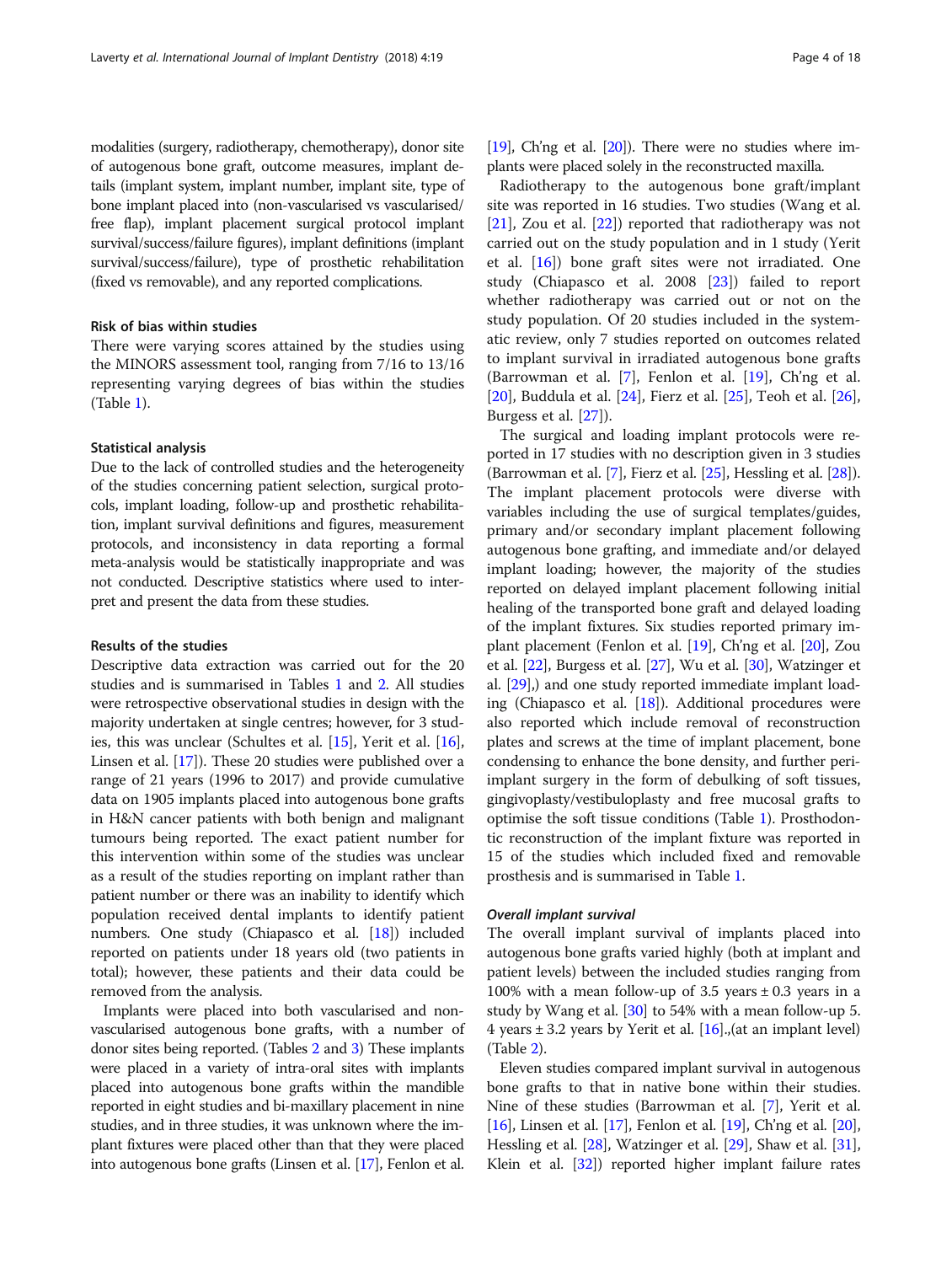<span id="page-4-0"></span>

|                          |                        |                                                         | Table 1 Study characteristics and MINORS scores                                                              |                                                                                                                                                                                  |                                                                                                                                                        |                                                                           |                                                                                                                                                                           |                                                         |                                                                 |                            |                                                                    |                                                                                                                                                                                                                    |                                 |
|--------------------------|------------------------|---------------------------------------------------------|--------------------------------------------------------------------------------------------------------------|----------------------------------------------------------------------------------------------------------------------------------------------------------------------------------|--------------------------------------------------------------------------------------------------------------------------------------------------------|---------------------------------------------------------------------------|---------------------------------------------------------------------------------------------------------------------------------------------------------------------------|---------------------------------------------------------|-----------------------------------------------------------------|----------------------------|--------------------------------------------------------------------|--------------------------------------------------------------------------------------------------------------------------------------------------------------------------------------------------------------------|---------------------------------|
| Author                   | publication<br>Year of | Study design                                            | Outcome<br>measure                                                                                           | Criteria-survival                                                                                                                                                                | Criteria-success                                                                                                                                       | assessment<br>assessment<br>using the<br><b>MINORS</b><br>Quality<br>Tool | cancer diagnosis<br>Head and neck                                                                                                                                         | age range<br>Patients                                   | Follow-up<br>period                                             | Implant<br>site            | Implant<br>system                                                  | Implant placement<br>protocol                                                                                                                                                                                      | Prosthodontic<br>rehabilitation |
|                          |                        | Studies with an average follow-up of 3 years or greater |                                                                                                              |                                                                                                                                                                                  |                                                                                                                                                        |                                                                           |                                                                                                                                                                           |                                                         |                                                                 |                            |                                                                    |                                                                                                                                                                                                                    |                                 |
| Watzinger<br>et al. [29] | 1996                   | Retrospective<br>observational                          | Implant survival<br>mandibles and<br>Outcomes of<br>Peri-implant<br>in irradiated<br>bone                    | Not defined                                                                                                                                                                      | $\lessgtr$                                                                                                                                             | 7/16                                                                      | <b>SCC</b>                                                                                                                                                                | Range =<br>41-79<br>years                               | Up to 3<br>years                                                | Mandible IMZ               |                                                                    | of implants of at<br>Delayed loading<br>least 6 months.<br>reconstruction.<br>6 months after<br>Primary and<br>oncological<br>placement.<br>Secondary<br>placement<br>secondary<br>implant                         | Removable                       |
| et al. [26]<br>Teoh      | 2005                   | Retrospective<br>observational                          | Implant survival in<br>prognostic factors.<br>the reconstructed<br>mandible and                              | Own-implant<br>not removed<br>then survived.                                                                                                                                     | $\lessgtr$                                                                                                                                             | 12/16                                                                     | mucoepidermoid<br>SCC, Osteogenic<br>sarcoma, Benign<br>other sarcomas<br>carcinoma and<br>tumours,                                                                       | $frac =$<br>$67-80.5$<br>42 years<br>$Mean =$<br>years) | 51.7 months<br>$(range =$<br>months)<br>$Mean =$<br>$1.3 - 138$ | Mandible                   | Nobel and<br>Osseotite                                             | implant placement<br>removed prior to<br>Delayed loading<br>Fixations screws<br>of implants 6<br>months after<br>placement.                                                                                        | removable<br>Fixed and          |
| Wu et al.<br>[30]        | 2008                   | Retrospective<br>observational                          | of dental implants<br>Clinical outcomes<br>placed in fibula<br>reconstruction<br>free flaps for<br>orofacial | peri-implant bone<br>than 2 mm were<br>still functioning<br>with no mobility,<br>pain or infection,<br>resorption more<br>Own-implants<br>classified as<br>but with<br>survived. | Albrektsson<br>et al.1986                                                                                                                              | 9/16                                                                      | and neck tumours<br>malignant head<br>Benign and                                                                                                                          | Average<br>47.1<br>years                                | 47.8 months<br>Average                                          | mandible<br>Maxilla<br>and | <b>Branemark</b><br>ITI and                                        | of implants of at<br>Delayed loading<br>primary implant<br>after placement.<br>19 patients had<br>placement after<br>reconstruction.<br>least 3 months<br>placement 10<br>patients had<br>oncological<br>secondary | removable<br>Fixed and          |
| Fenlon<br>et al. [19]    | 2012                   | Retrospective<br>observational                          | Implant survival                                                                                             | defined-implant<br>implant assessed<br>and in situ then<br>osseointegrated<br>(usefulness of<br>4-point index)<br>using own<br>survived<br>Poorly                                | ⋚                                                                                                                                                      | 12/16                                                                     | Cancer                                                                                                                                                                    | Unknown                                                 | At least 3<br>years                                             | Unknown                    | Endopore,<br>Astra and<br>unknown<br>implants<br>Biocare,<br>Nobel | 95 implants were<br>and 50 implants<br>primarily placed<br>had secondary<br>reconstruction.<br>months after<br>placement 3<br>oncological                                                                          | Unknown                         |
| Ch'ng<br>et al. [20]     | 2014                   | Retrospective<br>observational                          | Implant survival,<br>associated with<br>of risk factors<br>poor healing.<br>assess effect                    | ≶∕                                                                                                                                                                               | Own-implant<br>stable fixture<br>defined as a<br>infection or<br>radiographic<br>success was<br>painless and<br>peri-implant<br>evidence of<br>without | 12/16                                                                     | desmoid tumour,<br>adenocarcinoma,<br>melanoma, MEC,<br>SCC, recurrence,<br>adenoid cystic<br>osteosarcoma,<br>hemangioma-<br>endotheiloma<br>fibrosarcoma,<br>carcinoma, | $age = 59$<br>Median<br>years                           | $Mean = 3.1$<br>years                                           | Unknown Astra              |                                                                    | implants placed<br>Reconstruction<br>radiotherapy.<br>Patients had<br>Primary and<br>and screws<br>placement.<br>secondary<br>implant<br>prior to<br>plates                                                        | All removable                   |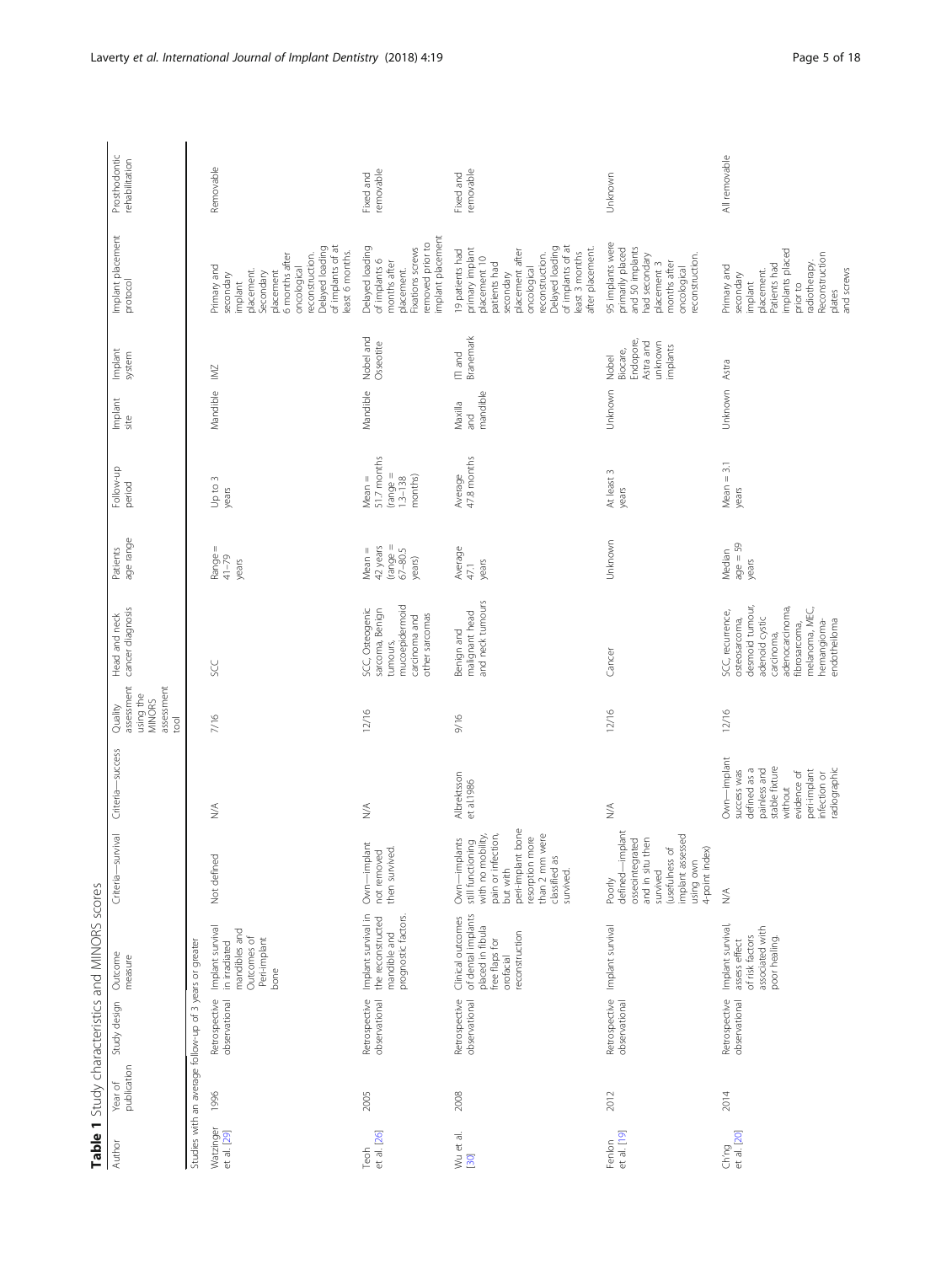|                       |                        |                                | Table 1 Study characteristics and MINORS scores (Continued)                                                                                    |                                                                            |                                                                                                                                                                                                                                |                                                                           |                                                                                                                                    |                                                                      |                                                                                 |                            |                                                |                                                                                                                                                                                                                                                  |                                 |
|-----------------------|------------------------|--------------------------------|------------------------------------------------------------------------------------------------------------------------------------------------|----------------------------------------------------------------------------|--------------------------------------------------------------------------------------------------------------------------------------------------------------------------------------------------------------------------------|---------------------------------------------------------------------------|------------------------------------------------------------------------------------------------------------------------------------|----------------------------------------------------------------------|---------------------------------------------------------------------------------|----------------------------|------------------------------------------------|--------------------------------------------------------------------------------------------------------------------------------------------------------------------------------------------------------------------------------------------------|---------------------------------|
| Author                | publication<br>Year of | Study design                   | Outcome<br>measure                                                                                                                             | Criteria-survival                                                          | Criteria-success                                                                                                                                                                                                               | assessment<br>assessment<br>using the<br><b>MINORS</b><br>Quality<br>tool | cancer diagnosis<br>Head and neck                                                                                                  | age range<br>Patients                                                | Follow-up<br>period                                                             | Implant<br>site            | Implant<br>system                              | Implant placement<br>protocol                                                                                                                                                                                                                    | Prosthodontic<br>rehabilitation |
|                       |                        |                                |                                                                                                                                                |                                                                            | osseointegration<br>lack of                                                                                                                                                                                                    |                                                                           |                                                                                                                                    |                                                                      |                                                                                 |                            |                                                | placement. Debulking<br>if hindering implant<br>vestibuloplasty also<br>of soft tissues and<br>carried out as<br>required.<br>removed                                                                                                            |                                 |
| et al. [31]<br>Shaw   | 2005                   | Retrospective<br>observational | and complications<br>Implant survival<br>complications<br>and surgical                                                                         | $\lessapprox$                                                              | pain or infection.<br>Own-implant<br>success was<br>no mobility,<br>defined as<br>remaining<br>function,                                                                                                                       | 10/16                                                                     | 80% of patients<br>SCC, other 20%<br>unknown                                                                                       | $\frac{\text{trange}}{\text{s}-80}$<br>$Mean =$<br>58 year<br>years) | 3.5 years<br>$\frac{\text{trange}}{\text{0.3}/\text{14}}$<br>$Mean =$<br>years) | mandible<br>Maxilla<br>and | Branemark,<br>and IMTEC<br>Frialit II,<br>IMZ, | Secondary implant<br>placement 1 year<br>after oncological<br>Delayed loading<br>reconstruction.<br>mucosal grafts<br>soft tissue and<br>of implants of<br>carried out as<br>Debulking of<br>3-6 months.<br>required.                            | removable<br>Fixed and          |
| Wang<br>et al. [21]   | 2015                   | Retrospective<br>observational | Fibula Free Flaps<br>Height-double<br>barrel vs vertical<br>Osteogenesis in<br>Implant Survival<br>Vertical bone<br>and Success<br>distraction | Poorly defined -<br>$\subseteq$<br>implant still<br>situ then<br>survived. | Albrektsson<br>et al.1986                                                                                                                                                                                                      | 12/16                                                                     | Ameloblastoma<br>and OKC                                                                                                           | Range =<br>28-55<br>years                                            | 4 months<br>months $\pm$<br>$Mean =$<br>42.5                                    | Mandible                   | Straumann                                      | Secondary implant<br>Delayed loading<br>devices used as<br>placement after<br>of implants 3-5<br>reconstruction.<br>osteogenesis<br>implants and<br>months after<br>oncological<br>placement.<br>Distraction<br>restored.                        | All fixed                       |
| et al. [16]<br>Yerit  | 2006                   | Retrospective<br>observational | after radiotherapy<br>in the mandible<br>Implant survival<br>cancer patients.<br>surgery in oral<br>and radical                                | ≶                                                                          | peri-implant tissue<br>inflammation and<br>no peri-implant<br>no mobility, no<br>Own - Implant<br>no complaints<br>implant length<br>Success when<br>of the patient,<br>was observed<br>one-third of<br>exceeding<br>bone loss | 10/16                                                                     | oral squamous cell<br>having destructive<br>carcinomas stage<br>cavity (majority<br>of the subjects<br>Cancer of oral<br>$T2 - T4$ | Range =<br>$16 - 84.1$<br>years                                      | 5.42 years ±<br>3.21 years<br>$Mean =$                                          | Mandible                   | II and Xive<br>IMZ, Frialit                    | at various intervals<br>with the mean at<br>procedures carried<br>out as required.<br>Gingivoplasty and<br>Implant insertion<br>of implants of at<br>Delayed loading<br>least 6 months.<br>1.41 years after<br>reconstruction.<br>vestibuloplaty | Removable                       |
| et al. [17]<br>Linsen | 2009                   | Retrospective<br>observational | implant-retained<br>with or without<br>ablative surgery<br>prostheses in<br>of oral cancer<br>patients after<br>implants and<br>Survival of    | $\lessapprox$                                                              | et al. 1958<br>Kaplan                                                                                                                                                                                                          | 9/16                                                                      | Carcinoma, OKC,<br>Ameloblastoma,<br>Adenoid Cystic<br>Carcinoma of<br>other origins<br>SC,                                        | 16.25 years)<br>(range $=$ $\pm$<br>55.7 year<br>Mean =              | months $\pm$<br>months)<br>$Mean =$<br>134.31<br>47.99                          | unknown                    | Branemark<br>Straumann<br>and                  | Delayed implant<br>an average of 41<br>Delayed loading<br>placement with<br>of implants of<br>months after<br>oncological<br>treatment.                                                                                                          | removable<br>Fixed and          |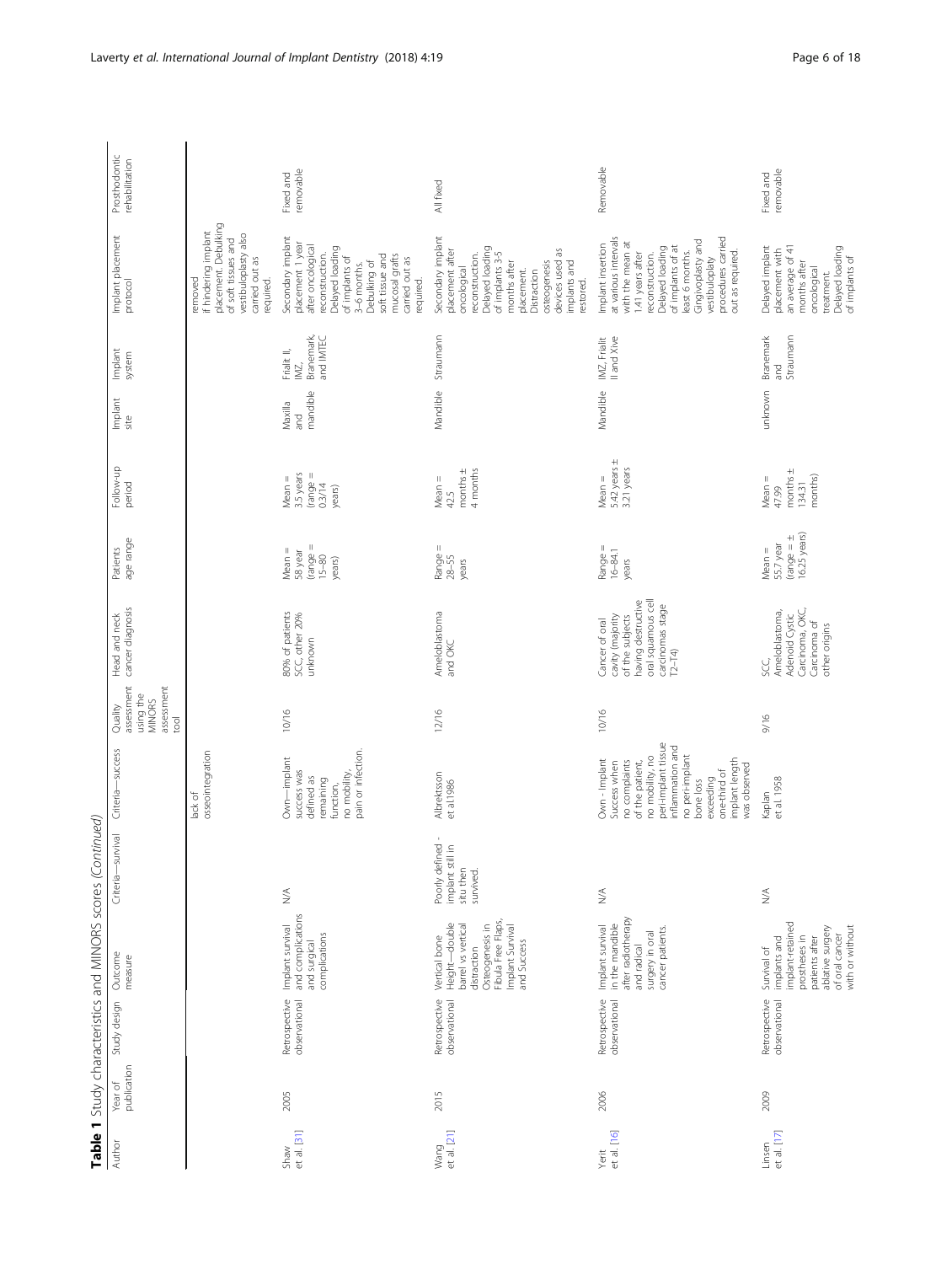|                               |                        |                                | Table 1 Study characteristics and MINORS scores (Continued)                                                                                                    |                                                                                                            |                           |                                                                    |                                                                                    |                                                     |                                                       |                            |                        |                                                                                                                                                                                                                                                                 |                                 |
|-------------------------------|------------------------|--------------------------------|----------------------------------------------------------------------------------------------------------------------------------------------------------------|------------------------------------------------------------------------------------------------------------|---------------------------|--------------------------------------------------------------------|------------------------------------------------------------------------------------|-----------------------------------------------------|-------------------------------------------------------|----------------------------|------------------------|-----------------------------------------------------------------------------------------------------------------------------------------------------------------------------------------------------------------------------------------------------------------|---------------------------------|
| Author                        | publication<br>Year of | Study design                   | Outcome<br>measure                                                                                                                                             | Criteria-survival                                                                                          | Criteria-success          | assessment<br>assessment<br>using the<br>MINORS<br>Quality<br>tool | cancer diagnosis<br>Head and neck                                                  | age range<br>Patients                               | Follow-up<br>period                                   | Implant<br>site            | Implant<br>system      | Implant placement<br>protocol                                                                                                                                                                                                                                   | Prosthodontic<br>rehabilitation |
|                               |                        |                                | adjunctive<br>radiation<br>therapy.                                                                                                                            |                                                                                                            |                           |                                                                    |                                                                                    |                                                     |                                                       |                            |                        | 4.9 months<br>(average).                                                                                                                                                                                                                                        |                                 |
|                               |                        |                                | Studies with an average follow-up of less than 3 years or no average follow-up reported                                                                        |                                                                                                            |                           |                                                                    |                                                                                    |                                                     |                                                       |                            |                        |                                                                                                                                                                                                                                                                 |                                 |
| et al. [25]<br>Fierz          | 2013                   | Retrospective<br>observational | for oral oncology<br>after resection<br>prosthodontic<br>rehabilitation<br>surgical and<br>Reports on<br>resection                                             | those functioning<br>given a 'survival<br>Own—implant<br>not removed<br>then survived,<br>rating'          | ≶                         | 9/16                                                               | Adenocarcinoma<br>and Others<br>tumours<br>y                                       | $t = 9$ priori<br>7.2 years)<br>$Mean =$<br>57 year | 12 months<br>Less than<br>Range =<br>up to 5<br>years | Mandible<br>Maxilla<br>and | Unknown                | No described<br>protocol.                                                                                                                                                                                                                                       | removable<br>Fixed and          |
| Barrowman<br>et al. [7]       | 2011                   | Retrospective<br>observational | Audit experience<br>cancer resection,<br>in jaws after oral<br>Prosthodontic<br>Rehabilitation<br>placement<br>Success of<br>of implant                        | situ then survived<br>Poorly defined -<br>$\equiv$<br>implant still                                        | ≶                         | 10/16                                                              | SCC, Verrucous<br>Osteosarcoma<br>and Adenoid<br>Carcinoma,<br>Carcinoma<br>Cystic | Range =<br>20-76 years                              | Up to 15<br>years                                     | Mandible<br>Maxilla<br>and | Branemark              | No described<br>protocol.                                                                                                                                                                                                                                       | removable<br>Fixed and          |
| et al. [22]<br>Zou            | 2013                   | Retrospective<br>observational | staged Implant<br>outcomes on<br>immediate or<br>Placement in<br>iliac bone for<br>defects after<br>Long-term<br>resection.<br>restoring<br>tumour<br>clinical | Own - Implants<br>when torque<br>function and<br>were stable<br>supportive<br>provided<br>tested           | Albrektsson<br>et al.1986 | 7/16                                                               | Ameloblastoma,<br>OKC, Myxoma<br>SCC,                                              | $24-61$ years<br>Range =                            | Up to 12<br>years                                     | Mandible                   | Straumann<br>Nobel and | Bone condensing<br>Delayed loading<br>primary implant<br>17 patients had<br>placement after<br>to enhance the<br>was performed<br>reconstruction.<br>placement 15<br>of implants of<br>bone density.<br>patients had<br>5-6 months.<br>oncological<br>secondary | removable<br>Fixed and          |
| et al. [15]<br>Schultes       | 2002                   | Retrospective<br>observational | microvascular<br>implants in<br>Stability of<br>free flaps                                                                                                     | Poorly defined -<br>$\subseteq$<br>implant still<br>situ then<br>survived                                  | ⋚                         | 8/16                                                               | Alveolar crest<br>carcinoma <sub>T4</sub>                                          | Average 58.2,<br>53.6 years                         | Up to<br>12 months                                    | Mandible                   | SIS (Austria)          | Delayed loading<br>Implants placed<br>4 months after<br>of implants of<br>radiotherapy<br>4 months                                                                                                                                                              | removable<br>$\equiv$           |
| et al. [24]<br><b>Buddula</b> | 2010                   | Retrospective<br>observational | Implant survival<br>in irradiated<br>bone                                                                                                                      | of data collection<br>then deemed to<br>Own-implant<br>present in oral<br>cavity at time<br>have survived. | ⋚                         | 13/16                                                              | cystic carcinoma,<br>SCC, adenoid<br>unknown<br>BCC and                            | 60.2 years<br>$Mean =$                              | 7 years<br>op to                                      | mandible<br>Maxilla<br>and | Unknown                | was 3.4 years.<br>Median time<br>from ending<br>radiotherapy<br>placement<br>to implant                                                                                                                                                                         | Unknown                         |
| et al. [32]<br>Klein          | 2009                   | Retrospective<br>observational | the rehabilitation<br>parameters for<br>of mandibular<br>Prognostic<br>continuity                                                                              | $\lessgtr$                                                                                                 | Naert et al. 1992         | 11/16                                                              | SCC                                                                                | 55.7 years<br>$Mean =$                              | documented<br>$\frac{1}{2}$                           |                            | Mandible Unknown       | placed into the<br>following 4<br>tissue conditions:<br>Implants were<br>principally                                                                                                                                                                            | Unknown                         |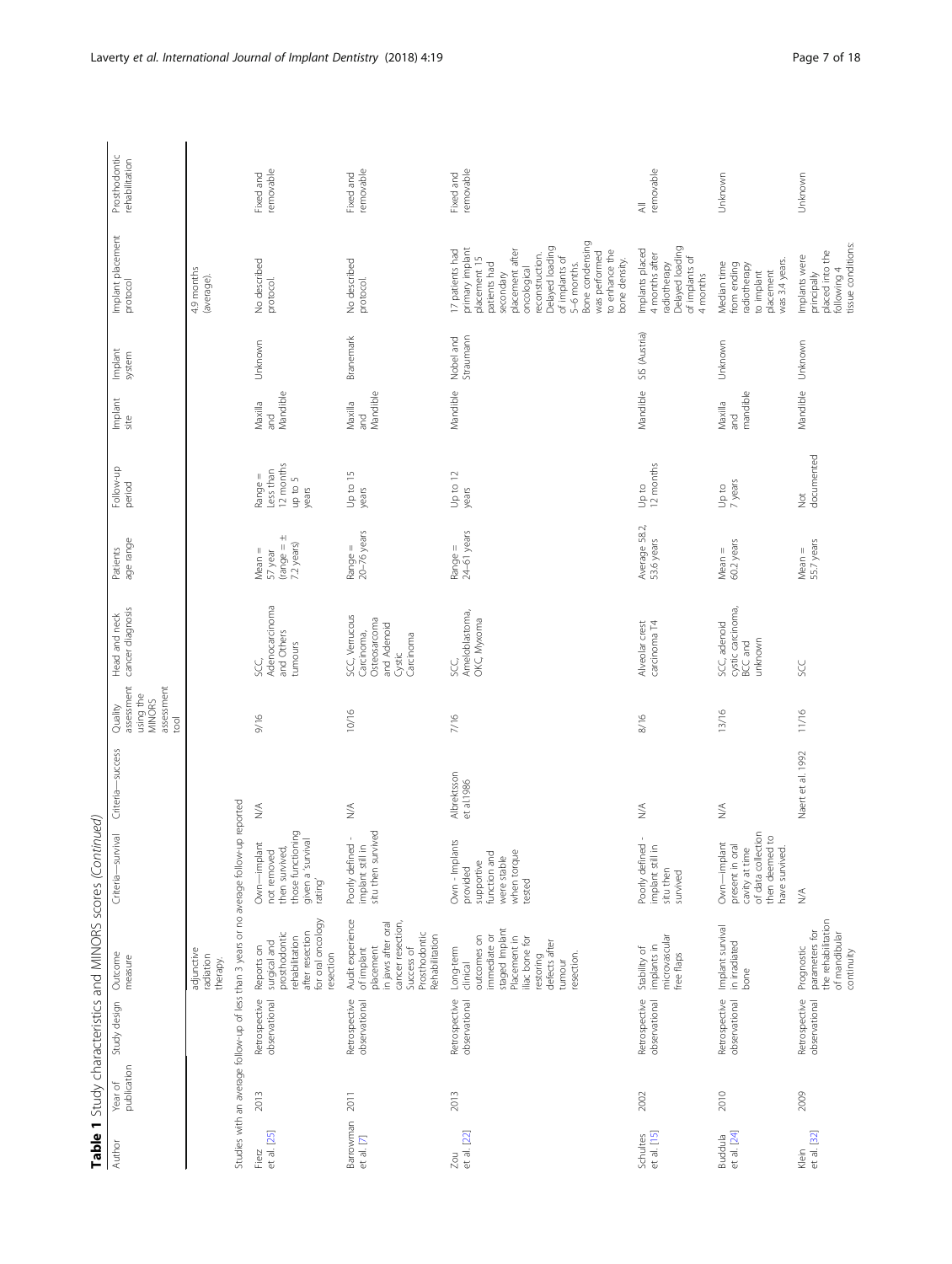|                          |                        |                                | Table 1 Study characteristics and MINORS scores (Continued)                                                                      |                                                                                                          |                           |                                                                    |                                                                                                                                      |                                                                              |                                   |                            |                                                                                         |                                                                                                                                                                                                                                                                                       |                                 |
|--------------------------|------------------------|--------------------------------|----------------------------------------------------------------------------------------------------------------------------------|----------------------------------------------------------------------------------------------------------|---------------------------|--------------------------------------------------------------------|--------------------------------------------------------------------------------------------------------------------------------------|------------------------------------------------------------------------------|-----------------------------------|----------------------------|-----------------------------------------------------------------------------------------|---------------------------------------------------------------------------------------------------------------------------------------------------------------------------------------------------------------------------------------------------------------------------------------|---------------------------------|
| Author                   | publication<br>Year of | Study design                   | Outcome<br>measure                                                                                                               | Criteria-survival                                                                                        | Criteria-success          | assessment<br>assessment<br>using the<br>MINORS<br>Quality<br>Tool | cancer diagnosis<br>Head and neck                                                                                                    | age range<br>Patients                                                        | Follow-up<br>period               | Implant<br>site            | Implant<br>system                                                                       | Implant placement<br>protocol                                                                                                                                                                                                                                                         | Prosthodontic<br>rehabilitation |
|                          |                        |                                | autologous bone<br>defects with free<br>cell carcinoma<br>patients after<br>implants for<br>and dental<br>squamous<br>intra-oral |                                                                                                          |                           |                                                                    |                                                                                                                                      |                                                                              |                                   |                            |                                                                                         | irradiated tissue.<br>osteoplastic in<br>osteoplastic in<br>non-irradiated<br>non-irradiated<br>local bone,<br>local bone,<br>tissue and<br>irradiated                                                                                                                                |                                 |
| Burgess<br>et al. [27]   | 2017                   | Retrospective<br>observational | Implant survival<br>composite free<br>in a variety of<br>flaps                                                                   | Own-implant<br>not removed<br>then survived                                                              | ≶                         | 10/16                                                              | Head and neck<br>neoplasia                                                                                                           | was 51 years<br>implantation<br>(range,<br>18–77 years)<br>Average<br>age at | 6 months<br>follow-up<br>At least | mandible<br>Maxilla<br>and | South Africa -<br>Head Office<br>Straumann<br>Dentsply<br>implants<br>Sirona,<br>Neoss, | from reconstruction<br>implant placement.<br>implant placement<br>The mean time to<br>implants placed<br>was 19 months<br>6 weeks before<br>into the fibula<br>(range, 0-141<br>months) with<br>Primary and<br>(7 implants)<br>having their<br>harvesting.<br>2 patients<br>secondary | Unknown                         |
| Chiapasco<br>et al. [18] | 2006                   | Retrospective<br>observational | flap survival,<br>implant<br>Fibula Free<br>survival                                                                             | Albrektsson<br>et al.1986                                                                                | Albrektsson<br>et al.1986 | 9/16                                                               | Rhabdomyosarcoma,<br>osteosarcoma and<br>ameloblastoma<br>sarcoma, SCC,                                                              | Range =<br>$13 - 66$<br>years                                                | Range =<br>months<br>$24 - 106$   | mandible<br>Maxilla<br>and | Branemark,<br>IT and 3i                                                                 | loading for the all<br>patients. Delayed<br>3-6 months after<br>Placement using<br>after oncological<br>surgical guides.<br>reconstruction.<br>other patients<br>$3-12$ months<br>immediately<br>placement.<br>loaded in 2<br>placement<br>Secondary<br>Implants<br>implant           | removable<br>Fixed and          |
| Chiapasco<br>et al. [23] | 2008                   | Retrospective<br>observational | satisfaction<br>Bone graft<br>implant<br>success,<br>success,<br>patient                                                         | Own—similar<br>to Albrektsson<br>authors allow<br>greater bone<br>loss around<br>et al.1986<br>implants. | Albrektsson<br>et al.1986 | 7/16                                                               | rhabdomyosar.coma.<br>cementoblastoma,<br>tumour, OKC and<br>ossifying fibroma,<br>Ameloblastoma,<br>gigantocellular<br>myxoma, SCC, | Range =<br>17-54<br>years                                                    | $Range = 48 - 132$<br>months      | Mandible                   | biocare and<br>Straumann,<br><b>Branemark</b><br>Nobel                                  | Placement using<br>after oncological<br>Delayed loading<br>of implants 4-6<br>surgical guides.<br>reconstruction.<br>months after<br>4-7 months<br>placement.<br>placement<br>Secondary<br>implant                                                                                    | All fixed                       |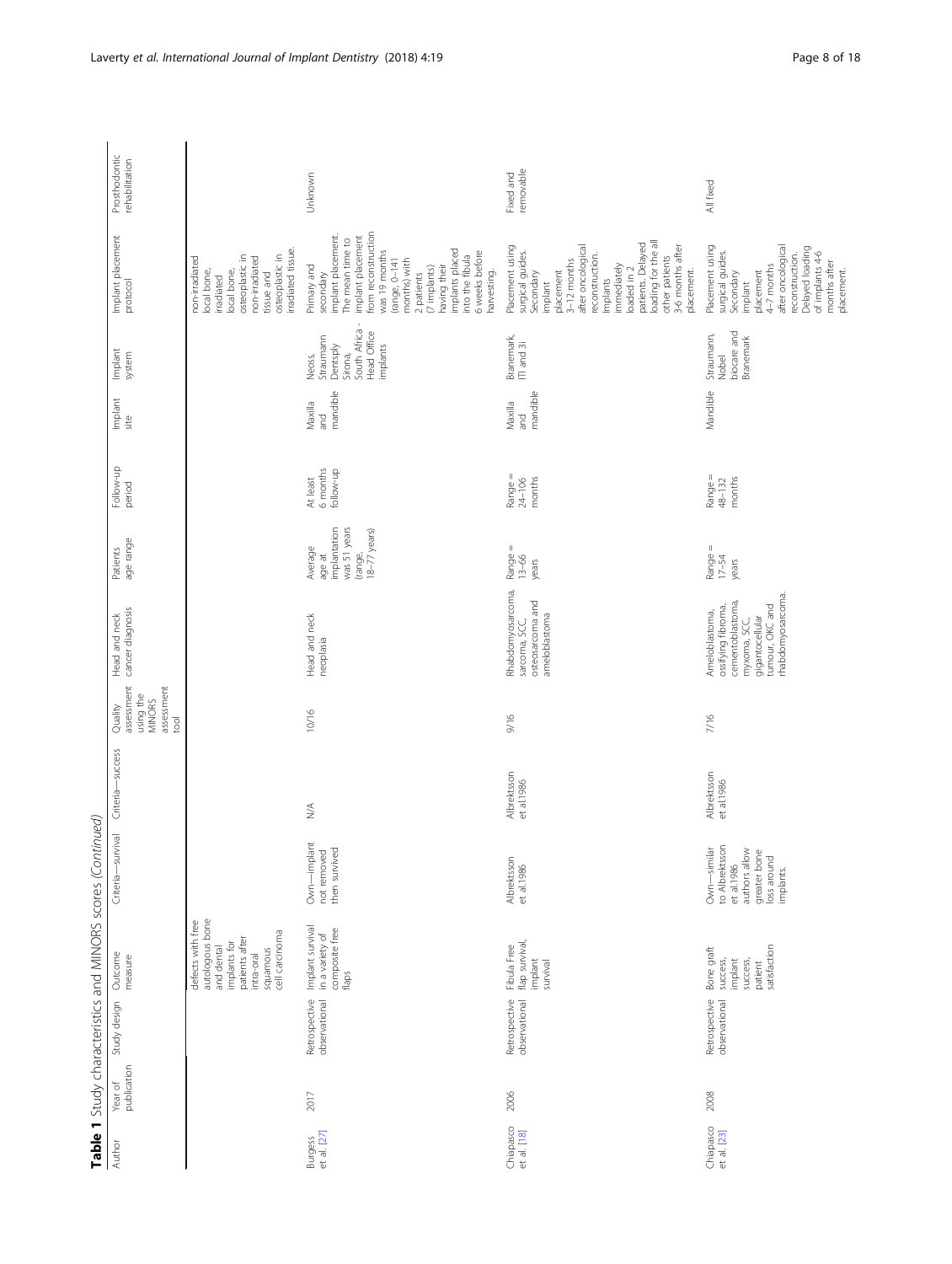|                          |                        |                      |                                                                                                                 | <b>CONSULTANCE - DIRECTS AND ARRANGEMENT CONSULTIVITY OF A PARTICLE OF A PARTICLE OF A PARTICLE OF A PARTICLE OF A PARTICLE OF A PARTICLE OF A PARTICLE OF A PARTICLE OF A PARTICLE OF A PARTICLE OF A PARTICLE OF A PARTICLE OF</b> |                           |                                                                           |                                                                                                                                                                                                                                              |                               |                               |                            |                      |                                                                                                                                                                                                                               |                                 |
|--------------------------|------------------------|----------------------|-----------------------------------------------------------------------------------------------------------------|--------------------------------------------------------------------------------------------------------------------------------------------------------------------------------------------------------------------------------------|---------------------------|---------------------------------------------------------------------------|----------------------------------------------------------------------------------------------------------------------------------------------------------------------------------------------------------------------------------------------|-------------------------------|-------------------------------|----------------------------|----------------------|-------------------------------------------------------------------------------------------------------------------------------------------------------------------------------------------------------------------------------|---------------------------------|
| Author                   | publication<br>Year of | Study design Outcome | measure                                                                                                         | Criteria-survival                                                                                                                                                                                                                    | Criteria-success          | assessment<br>assessment<br>using the<br><b>MINORS</b><br>Quality<br>tool | cancer diagnosis<br>Head and neck                                                                                                                                                                                                            | age range<br>Patients         | Follow-up<br>period           | Implant<br>site            | Implant<br>system    | Implant placement<br>protocol                                                                                                                                                                                                 | Prosthodontic<br>rehabilitation |
| Chiapasco<br>et al. [33] | 2000                   | observational        | Retrospective Bone resorption<br>implant failure<br>of bone grafts,<br>behaviour of<br>bone around<br>implants, | Albrektsson<br>et al.1986                                                                                                                                                                                                            | Albrektsson<br>et al.1986 | 10/16                                                                     | cementoblastoma,<br>ossifying fibroma,<br>chondrosarcoma,<br>ameloblastoma,<br>Ewing sarcoma,<br>chondroblastic<br>desmoplastic<br>myxoma and<br>giantocellular<br>cylindroma,<br>epidermoid<br>carcinoma,<br>fybroma,<br>sarcoma,<br>tumour | Range =<br>20-58<br>years     | Range =<br>14-34<br>months    | mandible<br>Maxilla<br>and | Branemark<br>and ITI | Placement using<br>after oncological<br>Delayed loading<br>surgical guides.<br>of implants 4-6<br>reconstruction.<br>months after<br>4-8 months<br>placement<br>placement<br>Secondary<br>implant                             | Unknown                         |
| et al. [28]<br>Hessling  | 2015                   | observational        | Retrospective Implant survival,<br>peri-implantitis                                                             | then survived.<br>still in situ<br>defined-<br>implant<br>Poorly                                                                                                                                                                     | ⋚                         | 8/16                                                                      | tumours with<br>degeneration<br>odontogenic<br>malignant<br>SCC and                                                                                                                                                                          | Range =<br>$18 - 77$<br>years | Range =<br>months<br>$3 - 82$ | mandible<br>Maxilla<br>and | templant<br>Xive and | described<br>protocol<br>$\frac{1}{2}$                                                                                                                                                                                        | removable<br>Fixed and          |
|                          |                        |                      |                                                                                                                 |                                                                                                                                                                                                                                      |                           |                                                                           |                                                                                                                                                                                                                                              |                               |                               |                            |                      | The characteristics and MINORS (Methodological Index for Non-Randomized Studies) score for each of the 20 studies included within the review divided into those studies with a mean follow-up of 3 years or greater and those |                                 |

and MINORS scores (Continued) **Table 1** Study characteristics and MINORS scores (Continued) Table 1 Study characterics

with a mean follow-up of less than 3 years or where no mean follow-up was reported within the study Those marked with an asterisk have had the survival percentages calculated by the authors due to their being adequate information/data within the studies to calculate this

with a mean follow-up of less than 3 years or where no mean follow-up was reported within the study.<br>Those marked with an asterisk have had the survival percentages calculated by the authors due to be individual<br>Abbreviati Abbreviations: SCC squamous cell carcinoma, BCC basal cell carcinoma, OKC odontogenic keratinocyst, ACC adenoid cystic carcinoma, RDX nadiotherapy, chemo chemotherapy, ORN osteoradionecrosis, DCIA deep circumflex iliac art flap, MINORS Methodological Index for Non-Randomized studies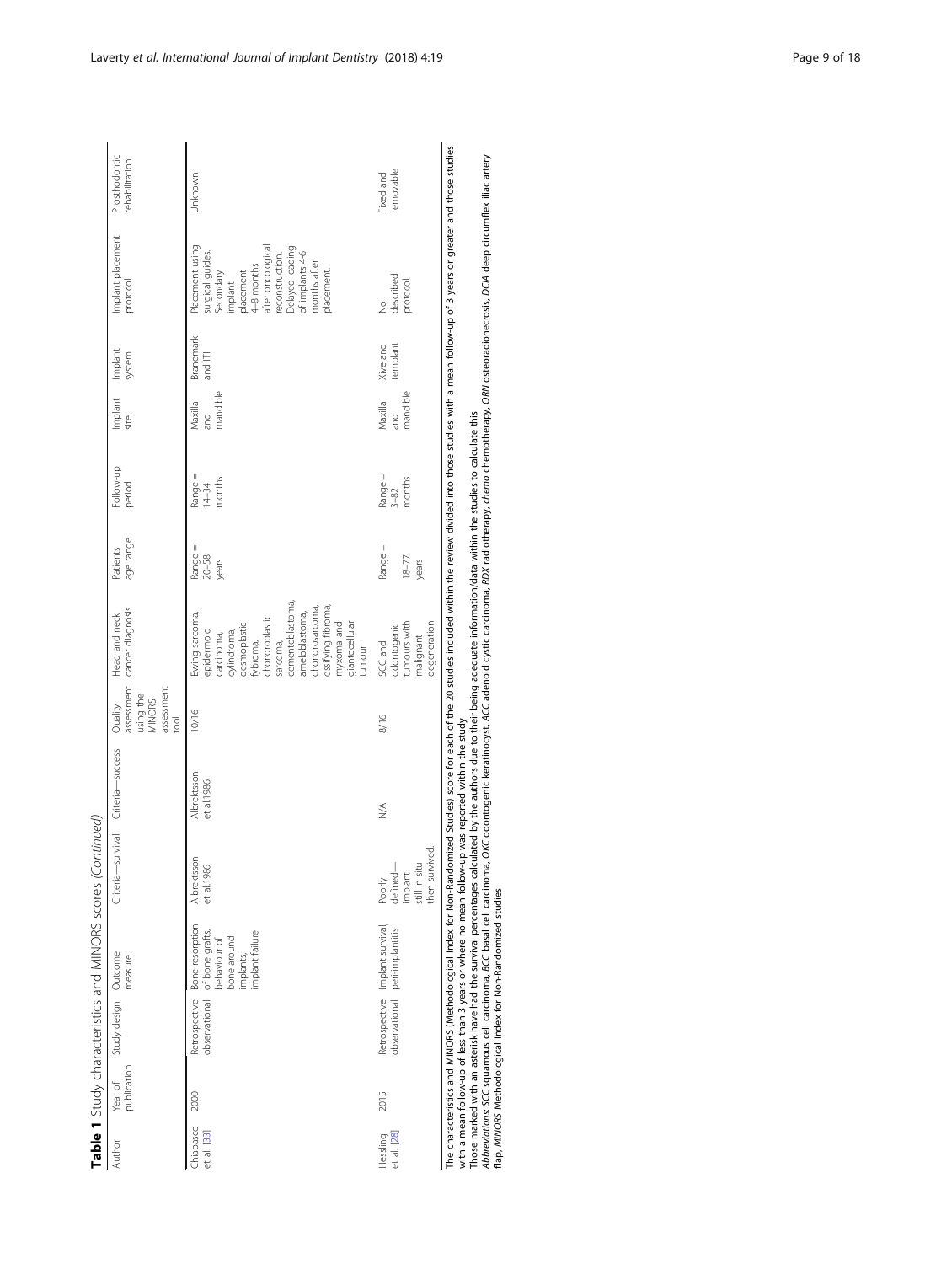<span id="page-9-0"></span>

|                          |                        |                                                                                                |                                                                                                                                                                        | Table 2 Summary of implant survival and implant success in autogenous bone grafts                                                                                                                                                                                                                                             |                                                                                                      |                                                                           |                                                                                  |                                                                |                                                                                                             |                                                                          |                                                                                         |                                                               |                                                                                                                         |
|--------------------------|------------------------|------------------------------------------------------------------------------------------------|------------------------------------------------------------------------------------------------------------------------------------------------------------------------|-------------------------------------------------------------------------------------------------------------------------------------------------------------------------------------------------------------------------------------------------------------------------------------------------------------------------------|------------------------------------------------------------------------------------------------------|---------------------------------------------------------------------------|----------------------------------------------------------------------------------|----------------------------------------------------------------|-------------------------------------------------------------------------------------------------------------|--------------------------------------------------------------------------|-----------------------------------------------------------------------------------------|---------------------------------------------------------------|-------------------------------------------------------------------------------------------------------------------------|
|                          |                        |                                                                                                |                                                                                                                                                                        |                                                                                                                                                                                                                                                                                                                               | Implant survival                                                                                     |                                                                           |                                                                                  |                                                                | Implant success                                                                                             |                                                                          |                                                                                         |                                                               |                                                                                                                         |
| Author                   | publication<br>Year of | Donor site of<br>autogenous<br>bone graft                                                      | chemotherapy<br>to bone graft<br>Radiotherapy<br>site                                                                                                                  | Complications                                                                                                                                                                                                                                                                                                                 | had implants<br>patients who<br>(and failures)<br>autogenous<br>placed into<br>bone grafts<br>No. of | autogenous<br>bone grafts<br>survival in<br>implant<br>patient<br>Overall | bone grafts<br>(and failures)<br>autogenous<br>placed into<br>implants<br>No. of | autogenous<br>bone grafts<br>survival in<br>implant<br>Overall | patients who<br>had implants<br>unsuccessful)<br>autogenous<br>bone grafts<br>(and<br>placed into<br>No. of | autogenous<br>bone grafts<br>success in<br>implant<br>patient<br>Overall | unsuccessful)<br>autogenous<br>bone grafts<br>placed into<br>implants<br>No. of<br>(and | autogenous<br>bone grafts<br>success in<br>implant<br>Overall | lack of implant<br>Reasons for a<br>success                                                                             |
|                          |                        | Studies with an average follow-up of 3 years or greater                                        |                                                                                                                                                                        |                                                                                                                                                                                                                                                                                                                               |                                                                                                      |                                                                           |                                                                                  |                                                                |                                                                                                             |                                                                          |                                                                                         |                                                               |                                                                                                                         |
| Watzinger<br>et al. [29] | 1996                   | iliac and rib bone<br>Vascularised iliac<br>non-vascularised<br>bone graft and<br>graft        | had chemotherapy<br>and RDX<br>-all patients<br>Yes-                                                                                                                   | gingival index and sulcus<br>bleeding index showed<br>periodontal pocketing,<br>Marginal bone loss,<br>wide variation                                                                                                                                                                                                         | Not reported                                                                                         | ≶                                                                         | 52 (14)                                                                          | 73.1%*                                                         | Not reported                                                                                                | $\stackrel{\triangleleft}{\geq}$                                         | 52 (22)                                                                                 | 57.7%*                                                        | (not prosthetically<br>loaded)<br>Non-functioning<br>implants                                                           |
| et al. [26]<br>Teoh      | 2005                   | fibula free flap<br>Vascularised                                                               | had chemotherapy,<br>had post-op RDX.<br>Yes-5 patients<br>1 patients had<br>6 patients had<br>and 1 patient<br>(pre-implant<br>chemo/RDX<br>pre-op RDX<br>placement), | that need debulking<br>13 patients had soft<br>tissue hyperplasia<br>or skin grafting                                                                                                                                                                                                                                         | 22(2)                                                                                                | 90.9%*                                                                    | 71(3)                                                                            | 95.8%*                                                         | Not reported                                                                                                | ≶                                                                        | Not reported                                                                            | ≶                                                             | ś                                                                                                                       |
| Wu et al.<br>[30]        | 2008                   | Fibula free flap                                                                               | had RDX (unsure<br>if pre or post-op)<br>Yes-3 patients                                                                                                                | Soft tissue hyperplasia<br>needed surgical<br>removal in 6 patients<br>(17 implants)                                                                                                                                                                                                                                          | reported)<br>29 (not                                                                                 | ≶                                                                         | 100 (9)                                                                          | 91.0%                                                          | reported)<br>29 (not                                                                                        | ≶                                                                        | 100 (14)                                                                                | 86.0%                                                         | bone loss greater<br>and implant left<br>local soft tissue<br>Unfavourable<br>Peri-implant<br>as sleepers.<br>than 2 mm |
| Fenlon<br>et al. [19]    | 2012                   | Vascularised<br>free flap—DCIA,<br>radial, fibula<br>and rib                                   | Yes-35 implants<br>had RDX                                                                                                                                             | implant positioning<br>in primary implant<br>High rate of poor<br>placement.                                                                                                                                                                                                                                                  | 41 (10)                                                                                              | 75.6%*                                                                    | 145 (18)                                                                         | 87.5%*                                                         | Not reported                                                                                                | ≶                                                                        | 145 (34)                                                                                | 76.6%*                                                        | but prosthetically<br>osseointegrated<br>unusable<br>Implants                                                           |
| Ch'ng<br>et al. [20]     | 2014                   | fibula free flap<br>Vascularised                                                               | (43 patients pre-op<br>patients had RDX<br>RDX, 23 patients<br>post-op RDX)<br>$Yes - 66/243$                                                                          | fibula free flap and 15<br>4 cases in vascularised<br>to be a significant risk<br>implants (19 patients,<br>smoking was shown<br>tissue required such<br>as debulking of soft<br>peri-implant soft<br>ORN 7.7% of all<br>modification of<br>in native bone)<br>vestibuloplasty<br>factors. Also<br>as required.<br>tissue and | 54 (10)                                                                                              | 81.5%*                                                                    | 243 (20)                                                                         | 91.8%                                                          | Not reported                                                                                                | ⋚                                                                        | Not reported                                                                            | ≶                                                             | $\lessapprox$                                                                                                           |
| et al. [31]<br>Shaw      | 2005                   | non-vascularised<br>bone grafts<br>and radius and<br>Vascularised<br>composite<br>DCIA, fibula | patients had RDX<br>Yes-47% of                                                                                                                                         | in 3 patients (5 implants).<br>Also, surgical debulk of<br>Soft tissue overgrowth<br>soft tissue reported in<br>number of cases.                                                                                                                                                                                              | 33 (12)                                                                                              | 63.6%*                                                                    | 123 (32)                                                                         | 69.0%                                                          | Not reported                                                                                                | ≶                                                                        | Not reported                                                                            | ₹                                                             | $\stackrel{\triangleleft}{\geq}$                                                                                        |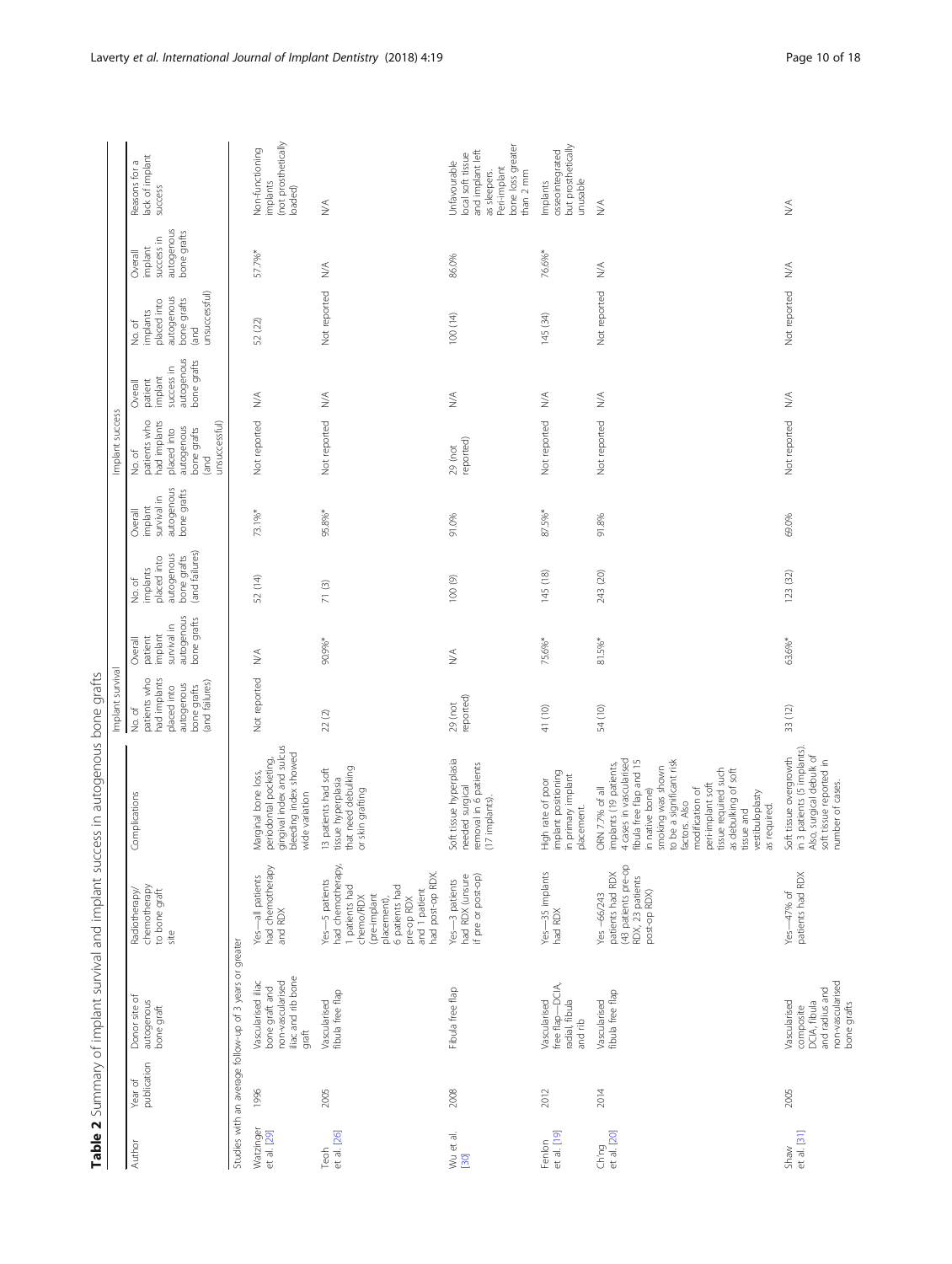| I                    |
|----------------------|
| ١                    |
| j<br>ì<br>١<br>ľ     |
| $\ddot{\phantom{a}}$ |
| i<br>١               |
|                      |
|                      |
|                      |
|                      |
|                      |
| ţ<br>l               |
| ī<br>I               |

|                               |                        |                                                                                                              |                                                                  |                                                                                                                                                                                                             | Implant survival                                                                                     |                                                                           |                                                                                  |                                                                | Implant success                                                                                             |                                                                          |                                                                                         |                                                               |                                                                                                           |
|-------------------------------|------------------------|--------------------------------------------------------------------------------------------------------------|------------------------------------------------------------------|-------------------------------------------------------------------------------------------------------------------------------------------------------------------------------------------------------------|------------------------------------------------------------------------------------------------------|---------------------------------------------------------------------------|----------------------------------------------------------------------------------|----------------------------------------------------------------|-------------------------------------------------------------------------------------------------------------|--------------------------------------------------------------------------|-----------------------------------------------------------------------------------------|---------------------------------------------------------------|-----------------------------------------------------------------------------------------------------------|
| Author                        | publication<br>Year of | Donor site of<br>autogenous<br>bone graft                                                                    | chemotherapy<br>to bone graft<br>Radiotherapy/<br>site           | Complications                                                                                                                                                                                               | patients who<br>had implants<br>(and failures)<br>autogenous<br>placed into<br>bone grafts<br>No. of | autogenous<br>bone grafts<br>survival in<br>implant<br>patient<br>Overall | bone grafts<br>(and failures)<br>autogenous<br>placed into<br>implants<br>No. of | autogenous<br>bone grafts<br>survival in<br>implant<br>Overall | patients who<br>had implants<br>unsuccessful)<br>autogenous<br>bone grafts<br>placed into<br>No. of<br>land | autogenous<br>bone grafts<br>success in<br>implant<br>patient<br>Overall | unsuccessful)<br>autogenous<br>bone grafts<br>(and<br>placed into<br>implants<br>No. of | autogenous<br>bone grafts<br>success in<br>implant<br>Overall | lack of implant<br>Reasons for a<br>success                                                               |
| et al. [21]<br>Wang           | 2015                   | Vascularised fibula<br>free flap (double<br>barrel or vertical<br>osteogenesis<br>techniques)<br>distraction | $\frac{1}{2}$                                                    | (11 implants) required<br>overgrowth occurred.<br>Implant hygiene and<br>over time. 6 patients<br>soft tissue reduction<br>however recurrence<br>bleeding increased<br>of soft tissue                       | $(0)$ 61                                                                                             | 100%                                                                      | 51(0)                                                                            | 100%*                                                          | Not reported                                                                                                | ≫                                                                        | 51(7)                                                                                   | 86.3%*                                                        | (radiographic<br>greater than<br>Peri-implant<br>assessment)<br>bone loss<br>criteria                     |
| et al. [16]<br>Yerit          | 2006                   | Vascularised and<br>non-vascularised<br>iliac bone graft                                                     | No-No RDX to<br>bone graft sites                                 | documenting causes<br>None noted only<br>of implant loss                                                                                                                                                    | Not reported                                                                                         | ≶                                                                         | 78 (13)                                                                          | 54.0%                                                          | Not reported                                                                                                | ≶                                                                        | Not reported                                                                            | $\lessgtr$                                                    | $\lessgtr$                                                                                                |
| et al. [17]<br>Linsen         | 2009                   | iliac bone graft<br>Avascularised                                                                            | Yes-39 implants<br>implants did not<br>had RDX, 44<br>have RDX   | Peri-implantitis in<br>(31 implants).<br>12 patients                                                                                                                                                        | Not reported                                                                                         | ≶                                                                         | 79 (8)                                                                           | 89.9%*                                                         | Not reported                                                                                                | ≶                                                                        | Not reported                                                                            | ≶                                                             | ≶                                                                                                         |
|                               |                        | Studies with an average follow-up of less than 3 years or no average follow-up reported                      |                                                                  |                                                                                                                                                                                                             |                                                                                                      |                                                                           |                                                                                  |                                                                |                                                                                                             |                                                                          |                                                                                         |                                                               |                                                                                                           |
| et al. [25]<br>Fierz          | 2013                   | flap-fibula, radius,<br>Vascularised free<br>scapula                                                         | Yes $-20$ out of 46<br>implants had RDX                          | limited treatment,<br>rehabilitation was<br>and prosthetic<br>Frail patients<br>challenging                                                                                                                 | Not reported                                                                                         | ≶                                                                         | 46 (8)                                                                           | 82.6%*                                                         | Not reported                                                                                                | $\lessgtr$                                                               | Not reported                                                                            | $\lessapprox$                                                 | $\lessgtr$                                                                                                |
| Barrowman<br>et al. [7]       | 2011                   | Vascularised free<br>flap—illiac, DCIA<br>and fibula and<br>non-vascularised<br>bone graft.                  | Yes-15 implants<br>vascularised free<br>in to irradiated<br>flap | to tolerate prosthesis.<br>Inability of patients<br>Peri-implantitis and<br>lack of integration<br>of some implants.                                                                                        | Not reported                                                                                         | $\stackrel{\leq}{\geq}$                                                   | 38(5)                                                                            | 86.8%*                                                         | Not reported                                                                                                | $\lessgtr$                                                               | Not reported                                                                            | $\lessgtr$                                                    | $\lessgtr$                                                                                                |
| et al. [22]<br>Zou            | 2013                   | Vascularised iliac<br>bone graft                                                                             | ž                                                                | Increase in plaque<br>index over time.<br>prosthesis fitted<br>Prosthodontic<br>complications<br>overtime after<br>also tumour<br>recurrence                                                                | reported)<br>32 (not                                                                                 | ⋚                                                                         | 110(4)                                                                           | 96.4%                                                          | Not reported                                                                                                | ⋚                                                                        | 110(9)                                                                                  | 91.8%                                                         | bone resorption<br>hyperplasia and<br>Severe gingival<br>in peri-implant<br>area                          |
| et al. [15]<br>Schultes       | 2002                   | Vascularised scapula<br>and iliac bone graft                                                                 | Yes-all patients<br>had RDX 60 Gys.                              | depth around implants<br>placed into non-native<br>bone in comparison<br>pocketing greater<br>all in vascularised<br>to native bone. 7<br>Increased pocket<br>than 5 mm were<br>implants with<br>free flaps | 38(2)                                                                                                | 94.7%*                                                                    | 96(2)                                                                            | 97.9%*                                                         | Not reported                                                                                                | ≶                                                                        | 96 (4)                                                                                  | 95.8%*                                                        | used for further<br>positioned and<br>could not be<br>inadequately<br>prosthetic<br>treatment<br>Implants |
| et al. [24]<br><b>Buddula</b> | 2010                   | Bone graft-fibula,<br>iliac and scapula<br>(unsure of                                                        | Yes-all patients<br>had RDX                                      | None noted only<br>implant survival<br>documenting                                                                                                                                                          | Not reported                                                                                         | $\stackrel{\leq}{\geq}$                                                   | 59 (8)                                                                           | 83.3%                                                          | Not reported                                                                                                | $\lessgtr$                                                               | Not reported                                                                            | $\frac{1}{2}$                                                 | $\lessapprox$                                                                                             |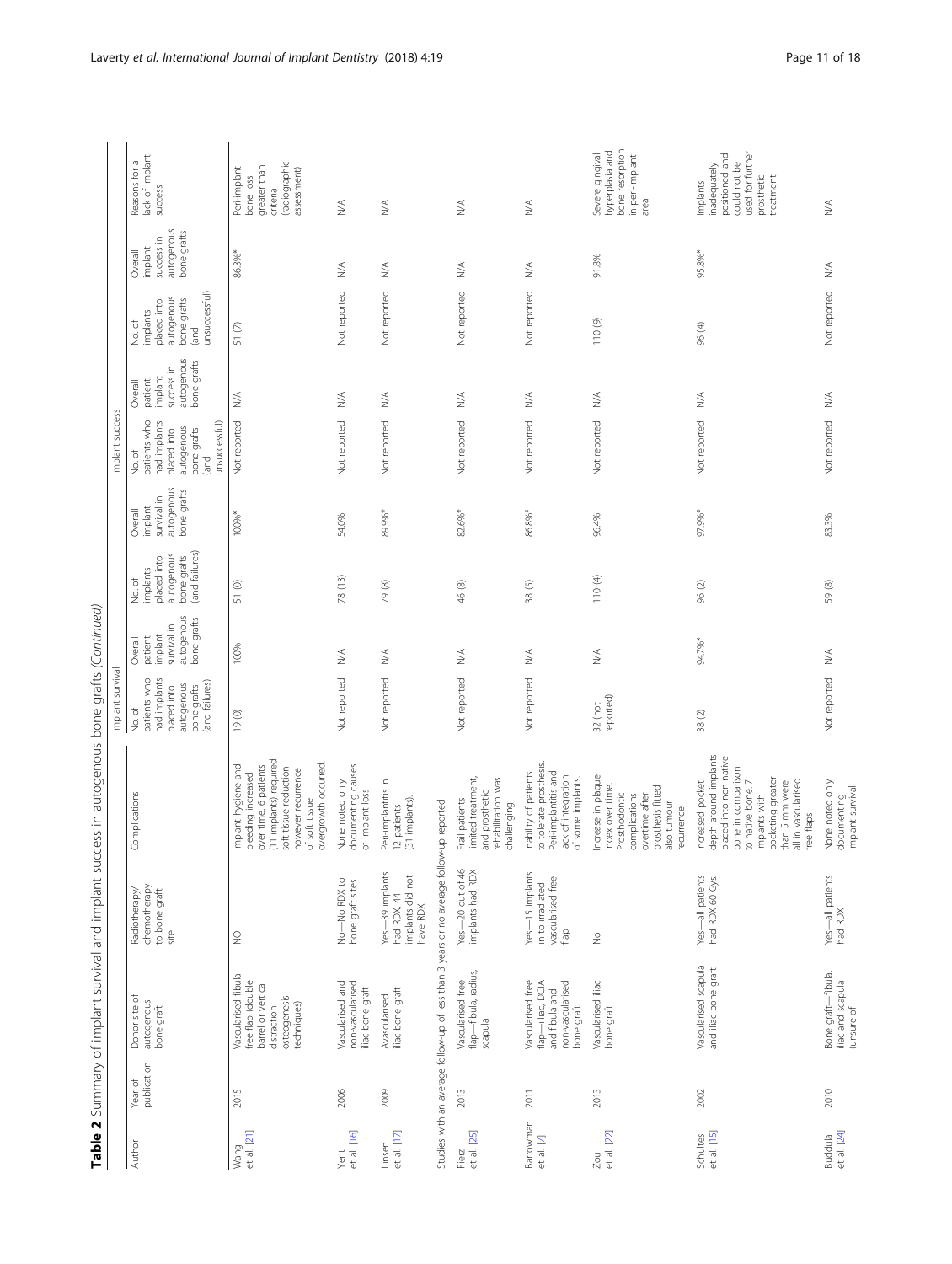| $\ddot{\phantom{a}}$                                                        |
|-----------------------------------------------------------------------------|
| $\frac{1}{2}$<br>$\overline{a}$                                             |
| $\overline{a}$<br>i<br>İ<br>$\mathbf{r}$                                    |
| י יי פי פי יי<br>Į                                                          |
| $\frac{1}{2}$<br>$\ddot{\phantom{a}}$<br>)<br>)<br>)<br>Ï<br>$\overline{a}$ |
|                                                                             |
| י בוור הווד הווד<br>:<br>) ) )<br>) )                                       |
|                                                                             |
|                                                                             |
|                                                                             |
| l<br>.<br>.<br>.                                                            |
|                                                                             |
| ş                                                                           |
|                                                                             |
| $\frac{1}{2}$                                                               |
|                                                                             |
| ׇֺ֖֕֕֓֬֓֬֓֓                                                                 |
| $\overline{\phantom{a}}$                                                    |
|                                                                             |
|                                                                             |
|                                                                             |
|                                                                             |
| $Table 2 \times$<br>ľ                                                       |
|                                                                             |

|                          |                        |                                                                                                                       |                                                                                   |                                                                                                                                                                                                                                                                                                                                                                                                                                                                                                                  | Implant survival                                                                                     |                                                                           |                                                                                  |                                                                | Implant success                                                                                             |                                                                          |                                                                                         |                                                               |                                                                                       |
|--------------------------|------------------------|-----------------------------------------------------------------------------------------------------------------------|-----------------------------------------------------------------------------------|------------------------------------------------------------------------------------------------------------------------------------------------------------------------------------------------------------------------------------------------------------------------------------------------------------------------------------------------------------------------------------------------------------------------------------------------------------------------------------------------------------------|------------------------------------------------------------------------------------------------------|---------------------------------------------------------------------------|----------------------------------------------------------------------------------|----------------------------------------------------------------|-------------------------------------------------------------------------------------------------------------|--------------------------------------------------------------------------|-----------------------------------------------------------------------------------------|---------------------------------------------------------------|---------------------------------------------------------------------------------------|
| Author                   | publication<br>Year of | Donor site of<br>autogenous<br>bone graft                                                                             | chemotherapy<br>Radiotherapy/<br>to bone graft<br>site                            | Complications                                                                                                                                                                                                                                                                                                                                                                                                                                                                                                    | patients who<br>had implants<br>(and failures)<br>autogenous<br>placed into<br>bone grafts<br>No. of | autogenous<br>bone grafts<br>survival in<br>implant<br>patient<br>Overall | (and failures)<br>autogenous<br>bone grafts<br>placed into<br>implants<br>No. of | autogenous<br>bone grafts<br>survival in<br>implant<br>Overall | patients who<br>had implants<br>unsuccessful)<br>autogenous<br>bone grafts<br>placed into<br>No. of<br>land | autogenous<br>bone grafts<br>success in<br>implant<br>patient<br>Overall | unsuccessful)<br>autogenous<br>bone grafts<br>placed into<br>implants<br>No. of<br>(and | autogenous<br>bone grafts<br>success in<br>implant<br>Overall | lack of implant<br>Reasons for a<br>success                                           |
|                          |                        | non-vascularised)<br>vascularised or                                                                                  |                                                                                   |                                                                                                                                                                                                                                                                                                                                                                                                                                                                                                                  |                                                                                                      |                                                                           |                                                                                  |                                                                |                                                                                                             |                                                                          |                                                                                         |                                                               |                                                                                       |
| et al. [32]<br>Klein     | 2009                   | Avascular iliac<br>bone graft                                                                                         | patients had RDX<br>Yes-some                                                      | None noted only<br>implant survival<br>documenting                                                                                                                                                                                                                                                                                                                                                                                                                                                               | Not reported                                                                                         | ≸                                                                         | 128 (22)                                                                         | 78.4%                                                          | Not reported                                                                                                | ≸                                                                        | Not reported                                                                            | ≸                                                             | ⋚                                                                                     |
| Burgess<br>et al. [27]   | 2017                   | grafts-fibula, DCIA,<br>Vascularized bone<br>scapula and radial                                                       | patients had RDX<br>Yes-some                                                      | None noted only<br>implant survival<br>documenting                                                                                                                                                                                                                                                                                                                                                                                                                                                               | reported)<br>59 (not                                                                                 | $\lessgtr$                                                                | (11) 661                                                                         | 93.6%                                                          | Not reported                                                                                                | ≶                                                                        | Not reported                                                                            | ⋚                                                             | $\lessapprox$                                                                         |
| Chiapasco<br>et al. [18] | 2006                   | Vascularised fibula<br>free flap                                                                                      | chemo-unknown<br>patients had RDX<br>Yes-some<br>number<br>and                    | required removal<br>overgrowth in 2<br>mucosal graft<br>patients that<br>and palatal<br>Soft tissue<br>placed                                                                                                                                                                                                                                                                                                                                                                                                    | 14(1)                                                                                                | 92.9%*                                                                    | 62(1)                                                                            | 98.3%*                                                         | $14(2)$                                                                                                     | 85.7%*                                                                   | 62 (5)                                                                                  | 91.9%*                                                        | tadiographic<br>greater than<br>Peri-implant<br>assessment)<br>bone loss<br>criteria  |
| Chiapasco<br>et al. [23] | 2008                   | Non-vascularised-<br>Calvarium or iliac<br>bone graft                                                                 | Unknown                                                                           | Soft tissue grafting<br>required around<br>implants in 3<br>patients                                                                                                                                                                                                                                                                                                                                                                                                                                             | 16(1)                                                                                                | 93.8%*                                                                    | $60(2)$                                                                          | 96.7%                                                          | 16(2)                                                                                                       | 87.5%*                                                                   | 60 (4)                                                                                  | 93.3%                                                         | (radiographic<br>greater than<br>Peri-implant<br>assessment)<br>bone loss<br>criteria |
| Chiapasco<br>et al. [33] | 2000                   | lieum and fibula,<br>Non-vascularised<br>free flap-ilieum<br>and vascularised<br>and fibula                           | Yes-3 patients<br>(unknown if<br>pre or post)<br>had RDX                          | Soft tissue grafting<br>required around<br>implants in 3<br>patients                                                                                                                                                                                                                                                                                                                                                                                                                                             | 18(2)                                                                                                | 88.9%*                                                                    | 72(3)                                                                            | 95.8%*                                                         | 18(2)                                                                                                       | 88.9%*                                                                   | 72(3)                                                                                   | 95.8%*                                                        | ≸                                                                                     |
| et al. [28]<br>Hessling  | 2015                   | microvascular scapula,<br>calavarial bone graft<br>microvascular fibula,<br>microvascular iliac,<br>Free iliac crest, | (pre- and post-op)<br>unknown number<br>patients had RDX<br>and chemo<br>Yes-some | 67% peri-implantitis<br>attached gingivae<br>due to a lack of                                                                                                                                                                                                                                                                                                                                                                                                                                                    | Not reported                                                                                         | ≶                                                                         | 93 (8)                                                                           | 91.4%*                                                         | Not reported                                                                                                | $\stackrel{\triangleleft}{\geq}$                                         | Not reported                                                                            | ≶                                                             | ≶                                                                                     |
|                          |                        |                                                                                                                       |                                                                                   | Those marked with an asterisk have had the survival/success percentages calculated by the authors due to their being adequate information/data within the studies to calculate this<br>Implant survival and implant success in autogenous bone grafts was extracted on a patient and implant level (where applicable) for all 20 studies included within this review<br>Abbreviations: RDX radiotherapy, chemo chemotherapy, DCIA deep circumflex iliac artery flap, pre-op pre-operative, post-op postoperative |                                                                                                      |                                                                           |                                                                                  |                                                                |                                                                                                             |                                                                          |                                                                                         |                                                               |                                                                                       |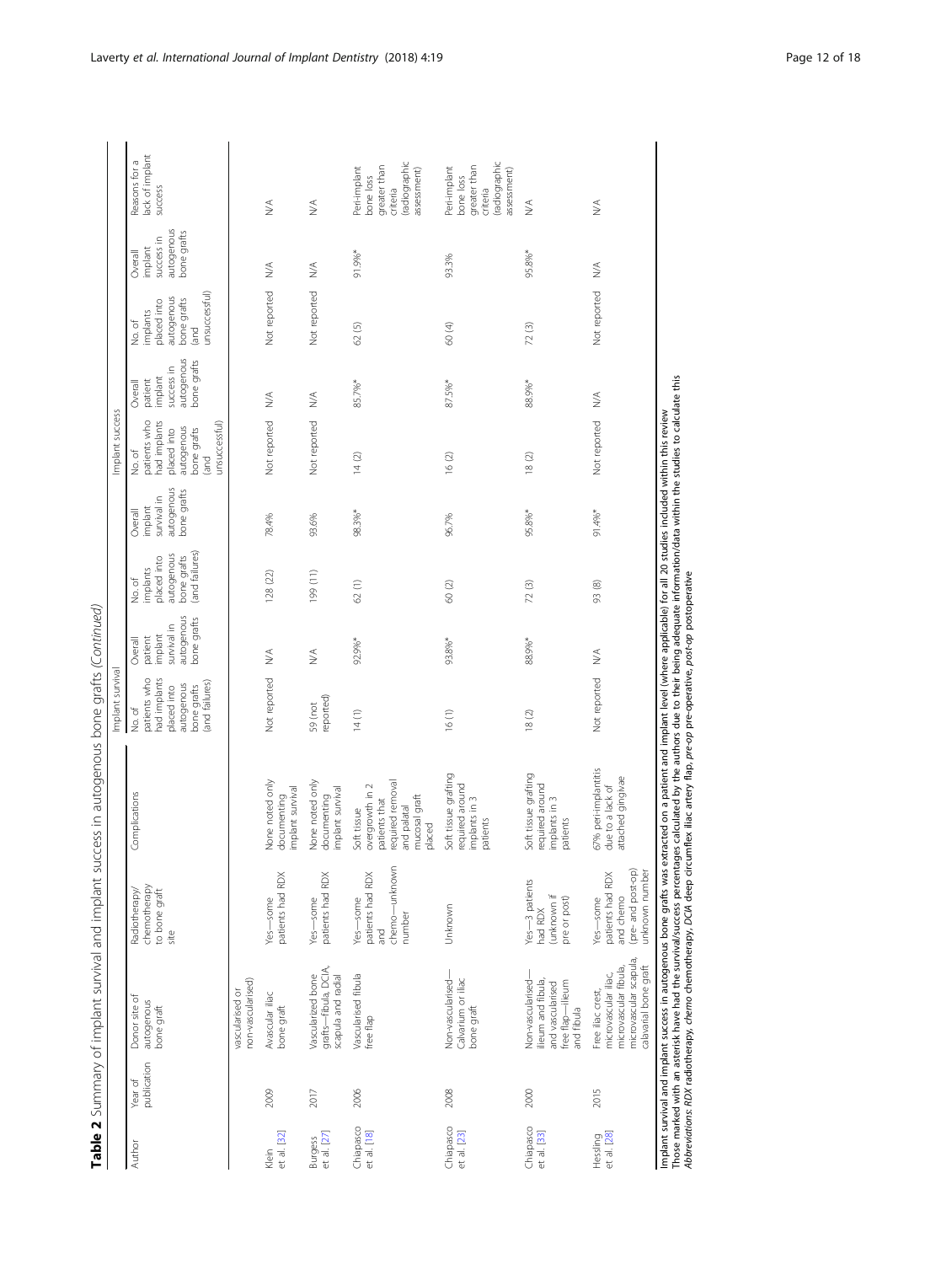|                                                                                         |                        | Non-vascularised bone graft                                                                                              |                                                                                            |                                                                                                   |                                                                                    | Vascularised bone graft                                                                                              |                                                                                           |                                                                                                  |                                                                                |
|-----------------------------------------------------------------------------------------|------------------------|--------------------------------------------------------------------------------------------------------------------------|--------------------------------------------------------------------------------------------|---------------------------------------------------------------------------------------------------|------------------------------------------------------------------------------------|----------------------------------------------------------------------------------------------------------------------|-------------------------------------------------------------------------------------------|--------------------------------------------------------------------------------------------------|--------------------------------------------------------------------------------|
| Author                                                                                  | Year of<br>publication | No. of<br>patients who<br>had implants<br>placed into<br>non-vascularised<br>autogenous<br>bone grafts<br>(and failures) | Overall<br>patient implant<br>survival in<br>non-vascularised<br>autogenous<br>bone grafts | No. of implants<br>placed into<br>non-vascularised<br>autogenous<br>bone grafts<br>(and failures) | Overall<br>implant<br>survival in<br>non-vascularised<br>autogenous<br>bone grafts | No. of<br>patients who<br>had implants<br>placed into<br>vascularized<br>autogenous<br>bone grafts<br>(and failures) | Overall<br>patient<br>implant<br>survival in<br>vascularised<br>autogenous<br>bone grafts | No. of<br>implants<br>placed into<br>vascularised<br>autogenous<br>bone grafts<br>(and failures) | Overall<br>implant<br>survival in<br>vascularised<br>autogenous<br>bone grafts |
| Studies with an average follow-up of 3 years or greater                                 |                        |                                                                                                                          |                                                                                            |                                                                                                   |                                                                                    |                                                                                                                      |                                                                                           |                                                                                                  |                                                                                |
| Watzinger et al. [29] 1996                                                              |                        | Not reported                                                                                                             | N/A                                                                                        | 33 (13)                                                                                           | 60.6%*                                                                             | Not reported                                                                                                         | N/A                                                                                       | 19(1)                                                                                            | 94.7%*                                                                         |
| Teoh et al. [26]                                                                        | 2005                   | N/A                                                                                                                      | N/A                                                                                        | N/A                                                                                               | N/A                                                                                | 22(2)                                                                                                                | 90.9%*                                                                                    | 71(3)                                                                                            | 95.8%*                                                                         |
| Wu et al. [30]                                                                          | 2008                   | N/A                                                                                                                      | N/A                                                                                        | N/A                                                                                               | N/A                                                                                | 29 (not reported)                                                                                                    | N/A                                                                                       | 100(9)                                                                                           | 91%                                                                            |
| Fenlon et al. [19]                                                                      | 2012                   | N/A                                                                                                                      | N/A                                                                                        | N/A                                                                                               | N/A                                                                                | 41 (10)                                                                                                              | 75.6%*                                                                                    | 145 (18)                                                                                         | 87.5%*                                                                         |
| Ch'ng et al. [20]                                                                       | 2014                   | N/A                                                                                                                      | N/A                                                                                        | N/A                                                                                               | N/A                                                                                | 54 (10)                                                                                                              | 81.5%*                                                                                    | 243 (20)                                                                                         | 91.8%                                                                          |
| Shaw et al. [31]                                                                        | 2005                   | 2(1)                                                                                                                     | 50%*                                                                                       | 8(2)                                                                                              | 75%*                                                                               | 31(11)                                                                                                               | 64.5%*                                                                                    | 115 (30)                                                                                         | 73.9%*                                                                         |
| Wang et al. [21]                                                                        | 2015                   | N/A                                                                                                                      | N/A                                                                                        | N/A                                                                                               | N/A                                                                                | 19(0)                                                                                                                | 100%                                                                                      | 51(0)                                                                                            | 100%*                                                                          |
| Yerit et al. [16]                                                                       | 2006                   | Not reported                                                                                                             | N/A                                                                                        | Not reported                                                                                      | N/A                                                                                | Not reported                                                                                                         | N/A                                                                                       | Not reported                                                                                     | N/A                                                                            |
| Linsen et al. [17]                                                                      | 2009                   | Not reported                                                                                                             | N/A                                                                                        | 79 (8)                                                                                            | 89.9%*                                                                             | N/A                                                                                                                  | N/A                                                                                       | N/A                                                                                              | N/A                                                                            |
| Studies with an average follow-up of less than 3 years or no average follow-up reported |                        |                                                                                                                          |                                                                                            |                                                                                                   |                                                                                    |                                                                                                                      |                                                                                           |                                                                                                  |                                                                                |
| Fierz et al. [25]                                                                       | 2013                   | N/A                                                                                                                      | N/A                                                                                        | N/A                                                                                               | N/A                                                                                | Not reported                                                                                                         | N/A                                                                                       | Not reported                                                                                     | N/A                                                                            |
| Barrowman et al. [7]                                                                    | 2011                   | Not reported                                                                                                             | N/A                                                                                        | 6(0)                                                                                              | 100%*                                                                              | Not reported                                                                                                         | N/A                                                                                       | 32(5)                                                                                            | 84.4%*                                                                         |
| Zou et al. [22]                                                                         | 2013                   | N/A                                                                                                                      | N/A                                                                                        | N/A                                                                                               | N/A                                                                                | 32 (not reported)                                                                                                    | N/A                                                                                       | 110(5)                                                                                           | 96.4%                                                                          |
| Schultes et al. [15]                                                                    | 2002                   | N/A                                                                                                                      | N/A                                                                                        | N/A                                                                                               | N/A                                                                                | 38(2)                                                                                                                | 94.7%*                                                                                    | 96(2)                                                                                            | 97.9%*                                                                         |
| Buddula et al. [24]                                                                     | 2010                   | Not reported                                                                                                             | N/A                                                                                        | Not reported                                                                                      | N/A                                                                                | Not reported                                                                                                         | N/A                                                                                       | Not reported                                                                                     | N/A                                                                            |
| Klein et al. [32]                                                                       | 2009                   | Not reported                                                                                                             | N/A                                                                                        | 128 (22)                                                                                          | 82.8%*                                                                             | N/A                                                                                                                  | N/A                                                                                       | N/A                                                                                              | N/A                                                                            |
| Burgess et al. [27]                                                                     | 2017                   | N/A                                                                                                                      | N/A                                                                                        | N/A                                                                                               | N/A                                                                                | 59 (not reported)                                                                                                    | N/A                                                                                       | 199 (11)                                                                                         | 93.6%                                                                          |
| Chiapasco et al. [18]                                                                   | 2006                   | N/A                                                                                                                      | N/A                                                                                        | N/A                                                                                               | N/A                                                                                | 14(1)                                                                                                                | 92.9%*                                                                                    | 62(1)                                                                                            | 98.3%*                                                                         |
| Chiapasco et al. [23]                                                                   | 2008                   | 16(1)                                                                                                                    | 93.8%*                                                                                     | 60(2)                                                                                             | 96.7%*                                                                             | N/A                                                                                                                  | N/A                                                                                       | N/A                                                                                              | N/A                                                                            |
| Chiapasco et al. [33]                                                                   | 2000                   | 10(1)                                                                                                                    | 90%*                                                                                       | 41 $(2)$                                                                                          | 95.1%*                                                                             | 8(1)                                                                                                                 | 87.5%*                                                                                    | 31(1)                                                                                            | 96.8%*                                                                         |
| Hessling et al. [28]                                                                    | 2015                   | Not Reported                                                                                                             | N/A                                                                                        | 62(4)                                                                                             | 93.5%*                                                                             | Not reported                                                                                                         | N/A                                                                                       | 31(4)                                                                                            | 87.1%*                                                                         |

<span id="page-12-0"></span>Table 3 Implant survival in autogenous bone grafts placed in vascularised and non-vascularised bone grafts

Implant survival in autogenous bone grafts was extracted on a patient and implant level (where applicable) for all 20 studies included within this review that specifically reported on implant survival in either vascularised or non-vascularised autogenous bone grafts

Those marked with an asterisk have had the survival percentages calculated by the authors due to their being adequate information/data within the studies to calculate this

within autogenous bone grafts than those within implants placed into the native bone; however, two studies (Buddula et al. [\[24\]](#page-17-0), Teoh et al. [\[26\]](#page-17-0)) reported no significant difference.

## Autogenous bone graft type and implant survival

Seventeen studies reported on the specific bone graft type (non-vascularised or vascularised) into which the implants were placed. In the remaining three studies (Buddula et al.  $[24]$ , Fierz et al.  $[25]$  $[25]$  $[25]$ , Yerit et al.  $[16]$  $[16]$  $[16]$ ), this distinction was not possible.

Of these 17 studies, 8 studies reported on implant survival in non-vascularised bone grafts and 14 studies reported on implant survival in vascularised bone grafts with 5 studies (Barrowman et al. [[7\]](#page-16-0), Hessling et al. [\[28](#page-17-0)], Watzinger et al. [\[29](#page-17-0)], Shaw et al. [\[31](#page-17-0)], Chiapasco et al. [[33\]](#page-17-0)), therefore reporting on implant survival in both non-vascularised and vascularised bone grafts within

their study (Table 3). Implant survival appears to be higher for those implants placed into vascularised bone grafts in comparison to non-vascularised bone grafts. Of the five studies reporting on both vascularised and nonvascularised bone grafts, three of these studies (Barrowman et al. [\[7\]](#page-16-0), Watzinger et al. [\[29](#page-17-0)], Chiapasco et al. [\[33](#page-17-0)]) reported higher implant survival in vascularised bone grafts whereas the other two studies (Hessling et al. [\[28](#page-17-0)], Shaw et al. [\[31](#page-17-0)]) reported higher implant survival in nonvascularised bone grafts. Shaw et al. [[31](#page-17-0)] reported that implants placed into 'vascularized bone graft were superior to non-vascularized bone. In particular, those implants in composite radial forearm flaps performed badly. With the proportion of patients with implant loss in these bone flaps within their study being 27% in iliac crest, 33% in fibula, and 100% in radius and that implants placed in composite fibula and iliac crest flaps performed approximately as well as in native maxilla within their study' [\[31](#page-17-0)].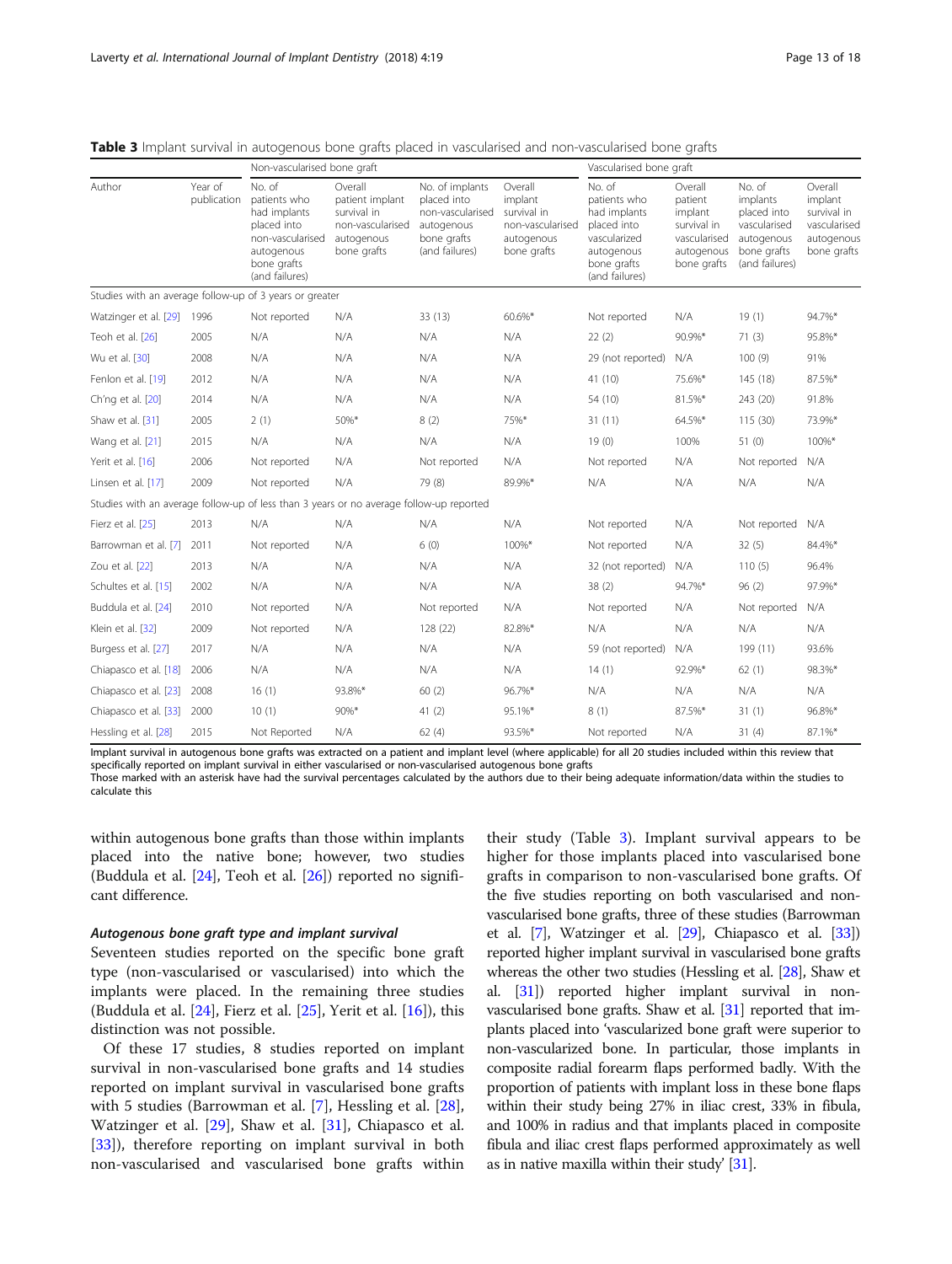Twelve studies reported on the use of more than one autogenous bone graft donor site within their study (Barrowman et al. [\[7\]](#page-16-0), Schultes et al. [\[15\]](#page-17-0), Yerit et al. [[16](#page-17-0)], Fenlon et al. [[19](#page-17-0)], Chiapasco et al. [[23](#page-17-0)], Buddula et al. [[24](#page-17-0)], Fierz et al. [\[25](#page-17-0)], Burgess et al. [\[27](#page-17-0)], Hessling et al. [[28](#page-17-0)], Watzinger et al. [[29](#page-17-0)], Shaw et al. [[31](#page-17-0)] and Chiapasco et al. [[33](#page-17-0)]); of these, five studies reported on the effect of the autogenous bone graft donor site on implant survival. Two studies (Fenlon et al. [\[19\]](#page-17-0), Burgess et al. [[27](#page-17-0)]) reported no significant effect on implant survival in varying graft donor sites; however, three studies (Hessling et al. [[28](#page-17-0)], Shaw et al. [[31](#page-17-0)], Chiapasco et al. [\[33\]](#page-17-0)) reported varying implant survival rates within different autogenous bone grafts but only one study (Hessling et al. [\[28\]](#page-17-0)) reported that implant loss was significant with this being for implants placed into fibula bone grafts. Shaw et al,. [[31](#page-17-0)] reporting that implants placed into 'vascularized bone graft were superior to non-vascularized bone. In particular, those implants in composite radial forearm flaps performed badly. With the proportion of patients with implant loss in these bone flaps within their study being 27% in iliac crest, 33% in fibula, and 100% in radius and that implants placed in composite fibula and iliac crest flaps performed approximately as well as in native maxilla within their study' [\[31\]](#page-17-0).

# Radiotherapy and implant survival

Seven studies reported on outcomes related to implant survival in irradiated autogenous bone grafts (Barrowman et al. [[7](#page-16-0)], Fenlon et al. [[19](#page-17-0)], Ch'ng et al. [\[20\]](#page-17-0), Buddula et al. [[24](#page-17-0)], Fierz et al. [\[25\]](#page-17-0), Teoh et al. [\[26\]](#page-17-0), Burgess et al. [\[27](#page-17-0)]) (Table [4](#page-14-0)). One study reported solely on irradiated patients (Buddula et al. [[24\]](#page-17-0)) the other six studies (Barrowman et al. [[7](#page-16-0)], Fenlon et al. [\[19](#page-17-0)], Ch'ng et al. [\[20](#page-17-0)], Fierz et al. [\[25\]](#page-17-0), Teoh et al. [\[26](#page-17-0)], Burgess et al. [\[27\]](#page-17-0)) reported on both irradiated and non-irradiated patients. These six studies (Barrowman et al. [[7](#page-16-0)], Fenlon et al. [[19](#page-17-0)], Ch'ng et al. [\[20\]](#page-17-0), Fierz et al. [\[25](#page-17-0)], Teoh et al. [[26](#page-17-0)], Burgess et al. [\[27\]](#page-17-0)) all reported higher implant failure (at an implant and a patient level (where applicable)) of implants placed into autogenous bone grafts in irradiated patients in comparison to those patients who did not received radiotherapy (Table [4\)](#page-14-0).

All of these studies (Barrowman et al. [\[7](#page-16-0)], Fenlon et al. [[19](#page-17-0)], Ch'ng et al.  $[20]$  $[20]$ , Fierz et al.  $[25]$ , Teoh et al.  $[26]$  $[26]$  $[26]$ , Burgess et al. [\[27](#page-17-0)]) reported on the deleterious effect of radiotherapy on implant survival in autogenous bone grafts within their studies and was found to be statistically significant in two studies (Fenlon et al. [[19](#page-17-0)], Ch'ng et al. [[20](#page-17-0)]) with Fenlon [[19](#page-17-0)] reporting a close correspondence of implant survival (in vascularised free composite grafts) and an absence of radiotherapy using a multiple correspondence analysis and Ch'ng et al. [\[20\]](#page-17-0) who reported a statistical significance associated with higher implant failure in irradiated fibula free flaps in comparison to nonirradiated fibula free flaps  $(P = 0.041)$ . However, in two studies (Teoh et al. [[26](#page-17-0)], Burgess et al. [[27](#page-17-0)]), no statistical significance was found despite higher implant failure.

# Primary and secondary implant placement and implant survival

Six studies clearly reported the use of both primary and secondary implant placement within their study (Fenlon et al. [\[19\]](#page-17-0), Ch'ng et al. [\[20\]](#page-17-0), Zou et al. [\[22\]](#page-17-0), Burgess et al. [[27](#page-17-0)], Watzinger et al.  $[29]$  $[29]$ , Wu et al.  $[30]$ ); however, only one study (Fenlon et al. [[19\]](#page-17-0)) reported on implant survival in primary and secondary implant placement within autogenous bone grafts. Felon et al. [\[19\]](#page-17-0) reported on implant survival in immediate vs delayed placement of the implant fixtures into free vascularised grafts and found that implant survival of immediately placed implants was significantly worse than that of implants placed after a delay of 3 months in free vascularized grafts.

#### Cancer diagnosis and implant survival

With regards to cancer type (malignant vs benign), three studies (Schultes et al. [\[15\]](#page-17-0), Watzinger et al. [\[29](#page-17-0)], Klein et al. [\[32\]](#page-17-0)) reported exclusively on implant survival in patients with malignant H&N cancers with varying implant survival rates being reported, whilst one study reported exclusively on benign H&N cancer patients (Wang et al. [\[21\]](#page-17-0)) with a 100% implant survival rate being reported (Table [2\)](#page-9-0). Two studies (Fenlon et al. [\[19\]](#page-17-0), Burgess et al. [[27\]](#page-17-0)) provided non-descriptive terms (cancer, head and neck neoplasia) for the type of H&N cancer of the patients within their studies and therefore differentiation between benign and malignant disease could not be made. The other 14 studies reported on both malignant and benign H&N cancers; however, the implant survival data was not reported or presented in a way in which comparison of implant survival in patients with malignant or benign H&N cancers could be made.

## Implant survival and Peri-implant soft tissue

Only one study (Linsen et al. [\[17\]](#page-17-0)) reported on the effect of the peri-implant soft tissue and implant survival of implants placed into autogenous bone grafts. Linsen et al. [[17](#page-17-0)] reported a higher implant failure of implants placed into bone and soft tissue grafts in comparison to implants placed into a bone grafts with residual soft tissues. This difference, however, was not found to be statistically significant ( $p = 0.436$ ).

In the other 19 studies, the effect of the peri-implant soft tissue was not directly reported as being a factor for implant survival. However, implant success appeared to be significantly affected by the peri-implant soft tissues (see the "[Implant survival and Implant Success](#page-14-0)" and "[Compli](#page-14-0)[cations](#page-14-0)" sections – for further details).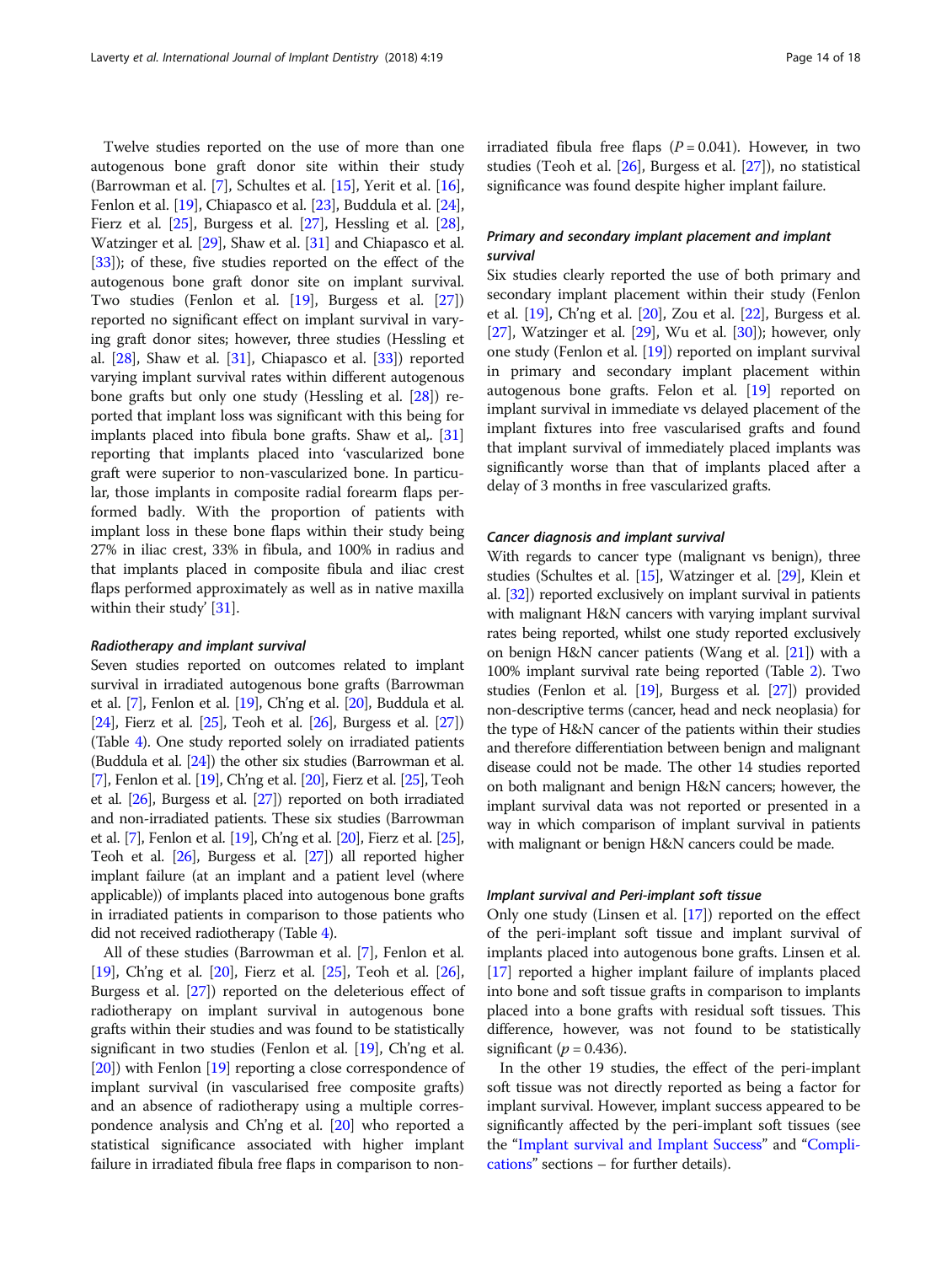<span id="page-14-0"></span>Table 4 Implant survival in autogenous bone grafts of irradiated & non-irradiated patients

|                         |                        | <b>RDX</b>                                                                                   |                                                                                                       |                                                                                                                     |                                                                                                               | No RDX                                                                                          |                                                                                                          |                                                                                                                        |                                                                                                         |
|-------------------------|------------------------|----------------------------------------------------------------------------------------------|-------------------------------------------------------------------------------------------------------|---------------------------------------------------------------------------------------------------------------------|---------------------------------------------------------------------------------------------------------------|-------------------------------------------------------------------------------------------------|----------------------------------------------------------------------------------------------------------|------------------------------------------------------------------------------------------------------------------------|---------------------------------------------------------------------------------------------------------|
| Author                  | Year of<br>publication | No. of<br>implants<br>placed into<br>autogenous<br>bone grafts<br>with RDX<br>(and failures) | Overall<br>implant<br>survival<br>of implants<br>placed into<br>autogenous<br>bone grafts<br>with RDX | No. of<br>patients<br>who had<br>implants<br>placed into<br>autogenous<br>bone grafts<br>with RDX<br>(and failures) | Patient<br>based<br>implant<br>survival<br>of implant<br>placed into<br>autogenous<br>bone grafts<br>with RDX | No. of<br>implants<br>placed into<br>autogenous<br>bone grafts<br>with no RDX<br>(and failures) | Overall<br>implant<br>survival of<br>implants<br>placed into<br>autogenous<br>bone grafts<br>with no RDX | No. of<br>patients<br>who had<br>implants<br>placed into<br>autogenous<br>bone grafts<br>with no RDX<br>(and failures) | Patient-based<br>implant survival<br>of implant placed<br>into autogenous<br>bone grafts with<br>no RDX |
| Teoh et al.<br>$[26]$   | 2005                   | 14(2)                                                                                        | 85.7%*                                                                                                | 4(1)                                                                                                                | 75%*                                                                                                          | 57(1)                                                                                           | 98.2%*                                                                                                   | 22(1)                                                                                                                  | 95.4%*                                                                                                  |
| Fenlon<br>et al. [19]   | 2012                   | 35(15)                                                                                       | 57.1%*                                                                                                | 12(8)                                                                                                               | 33.3%*                                                                                                        | 110(3)                                                                                          | 97.3%*                                                                                                   | 29(2)                                                                                                                  | 93.1%*                                                                                                  |
| Ch'ng et al.<br>$[20]$  | 2014                   | 66 (11)                                                                                      | 83.3%*                                                                                                | Not reported                                                                                                        | N/A                                                                                                           | 177(9)                                                                                          | 94.9%*                                                                                                   | Not reported                                                                                                           | N/A                                                                                                     |
| Fierz et al.<br>$[25]$  | 2013                   | 20(6)                                                                                        | 70.0%*                                                                                                | Not reported                                                                                                        | N/A                                                                                                           | 26(2)                                                                                           | 92.3%*                                                                                                   | Not reported                                                                                                           | N/A                                                                                                     |
| Barrowman<br>et al. [7] | 2011                   | 15(5)                                                                                        | 66.7%*                                                                                                | Not reported                                                                                                        | N/A                                                                                                           | 23(0)                                                                                           | 100%*                                                                                                    | Not reported                                                                                                           | N/A                                                                                                     |
| Buddula<br>et al. [24]  | 2010                   | 59 (8)                                                                                       | 83.3%                                                                                                 | Not reported                                                                                                        | N/A                                                                                                           | N/A                                                                                             | N/A                                                                                                      | N/A                                                                                                                    | N/A                                                                                                     |
| Burgess<br>et al. [27]  | 2017                   | $45*(7)$                                                                                     | 84.4%*                                                                                                | Not reported                                                                                                        | N/A                                                                                                           | 154(4)                                                                                          | 97.4%*                                                                                                   | Not reported                                                                                                           | N/A                                                                                                     |

Implant survival in autogenous bone grafts of irradiated and non-irradiated patients was extracted on an implant and patient level (where applicable) for seven studies that reported on implant survival of implants placed in autogenous bone grafts

Those marked with an asterisk have had the survival percentages calculated by the authors due to their being adequate information/data within the studies to calculate this

Abbreviations: RDX radiotherapy

#### Implant survival and implant success

In nine studies (Schultes et al. [\[15](#page-17-0)], Fenlon et al. [[19](#page-17-0)], Wang et al. [\[21\]](#page-17-0), Zou et al. [\[22\]](#page-17-0), Chiapasco et al. [\[18\]](#page-17-0), Chiapasco et al. [\[23](#page-17-0)], Watzinger et al. [\[29](#page-17-0)] Wu et al. [\[30](#page-17-0)], Chiapasco et al. [[33](#page-17-0)]), both implant survival and success data was reported or provided (Table [2](#page-9-0)). When comparing implant survival and implant success in eight studies (Schultes et al. [[15](#page-17-0)], Fenlon et al. [\[19\]](#page-17-0), Wang et al. [\[21\]](#page-17-0), Zou et al. [\[22](#page-17-0)], Chiapasco et al. [[18](#page-17-0)], Chiapasco et al. [\[23\]](#page-17-0), Watzinger et al. [ $29$ ], Wu et al. [ $30$ ], Chiapasco et al. [ $33$ ]) implant success was found to be lower than implant survival but in one study (Chiapasco et al. [[33\]](#page-17-0)) implant survival and success were reported as being the same. The reasons for a lack of implant success within these eight studies (other than implant failure/loss) were related to excessive peri-implant bone loss in five studies (Wang et al. [[21](#page-17-0)], Zou et al. [\[22](#page-17-0)], Chiapasco et al. [\[18\]](#page-17-0), Chiapasco et al. [\[23](#page-17-0)], Wu et al. [\[30](#page-17-0)]), an inability to prosthetically restore the implants in four studies (Schultes et al. [[15](#page-17-0)], Fenlon et al. [\[19](#page-17-0)], Watzinger et al. [\[29](#page-17-0)], Wu et al. [\[30\]](#page-17-0)) and gingival hyperplasia in one study (Zou [\[22\]](#page-17-0)). Six of these studies (Schultes et al. [\[15](#page-17-0)], Wang et al. [\[21](#page-17-0)], Zou et al. [\[22](#page-17-0)], Chiapasco et al. [\[18](#page-17-0)], Chiapasco et al. [\[23\]](#page-17-0), Wu et al. [\[30\]](#page-17-0)) reported some of this lack of success to the peri-implant soft tissue which was most frequently the soft tissue component of a combined bone and soft tissue free flap (most commonly the external skin).

#### Complications

A variety of implant-based complications were documented. Complications were often described within the study rather than being formal assessed, defined or used as outcome measures. Due to there being a lack of formal definition and variability in the documentation within the studies, the data cannot be considered robust to be collectively appraised but is described for information purposes. Common "complications" reported in the studies include soft tissue overgrowth/hyperplasia of the peri-implant tissues (Wang et al. [[21\]](#page-17-0), Chiapasco et al. [[18\]](#page-17-0), Teoh et al. [\[26](#page-17-0)], Wu et al. [\[30\]](#page-17-0), Shaw et al. [\[31](#page-17-0)]), peri-implantitis and periodontal pocketing (Barrowman et al. [\[7\]](#page-16-0), Schultes et al. [\[15\]](#page-17-0), Linsen et al. [\[17](#page-17-0)], Burgess et al.  $[27]$  $[27]$  $[27]$ , Hessling et al.  $[28]$  $[28]$ ), the need for soft tissue debulking/modification around free flaps (Ch'ng et al.  $[20]$  $[20]$ , Shaw et al.  $[31]$  $[31]$ ) and the need for mucosal/soft tissue graft around implants to improve the soft tissue profile (Chiapasco et al. [\[23](#page-17-0)], Teoh et al. [\[26](#page-17-0)], Chiapasco et al. [\[33](#page-17-0)]). These peri-implant complications were most commonly seen when the soft tissue profile around the implant was related to a soft tissue graft and therefore did not have attached keratinised mucosa which is needed to provide a soft tissue profile that is conducive to peri-implant health. Other complications include poor oral hygiene (Wang et al. [[21\]](#page-17-0), Zou [[22\]](#page-17-0)), challenging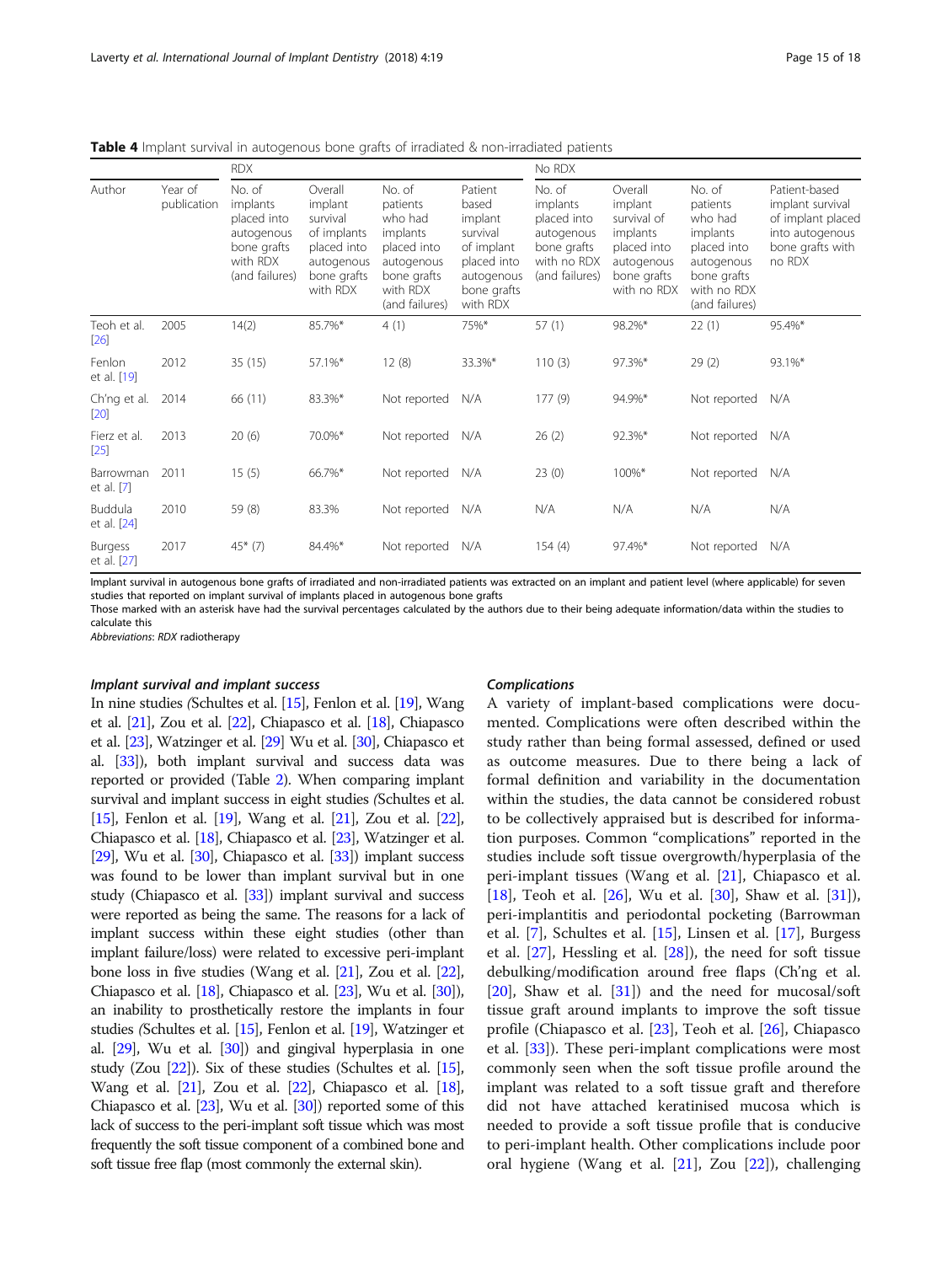prosthodontic rehabilitation/inability to tolerate the prosthesis provided (Barrowman et al. [[7\]](#page-16-0), Zou et al. [[22\]](#page-17-0), Fierz et al. [[25\]](#page-17-0)), poor implant position (Schultes et al. [[15](#page-17-0)], Fenlon et al. [\[19\]](#page-17-0), Watzinger et al. [[29](#page-17-0)], Wu et al. [[30](#page-17-0)]) and osteoradionecrosis (Ch'ng et al. [\[20\]](#page-17-0)) (Table [2\)](#page-9-0).

## **Discussion**

## Summary of evidence

Dental implants are now perceived to be a vital part of the clinician's armamentarium in the provision of oral and dental rehabilitation for patients with acquired deformity following management of their H&N cancer, and therefore, this systematic review is relevant to clinicians and stakeholders involved in the treatment and management of H&N cancer patients specifically with those involved in placing or utilising dental implants to assist in the dental/ oral rehabilitation of H&N cancer patients.

The main findings from this systematic review did however identify, with the exception of a small number of studies, implant survival (at an implant level) in autogenous bone grafts was clinically promising (> 85%); however, this appears to be lower than implants placed into the native bone in H&N cancer patients. Weak evidence was identified which suggests that radiotherapy is a prognostic factor affecting implant survival in this patient cohort; however, this has also been reported as having a detrimental effect on implant survival in the native bone within the literature [\[34\]](#page-17-0). The type of autogenous bone graft donor site and implant survival was also reviewed within the included studies that compared varying autogenous bone graft donor sites and implant survival. There is some weak evidence from these studies to suggest that implants placed into vascularised bone grafts appear to have a higher survival rate in comparison to non-vascularised bone grafts within this review. This evidence however is unreliable, due to the clear lack of studies reporting on implant survival in non-vascularised bone grafts and thus the subsequent number of implants and patients included within this review. Implant survival did not appear to be affected by the type of H&N cancer type (malignant vs. benign); however, no studies within this review directly compared or enabled the authors of this manuscript to compare studies, and accordingly, no true conclusion can be made on this.

The implant placement protocol with regard to primary (immediate) or secondary (delayed) implant placement was also reviewed, and there is limited evidence from Fenlon et al. that implant failure is significantly worse in immediately placed implants in comparison with a delayed approach in free vascularized grafts.

Implant success was shown to be lower than implant survival and was related to peri-implant bone loss, periimplant hyperplasia and an inability to prosthetically restore the implants. This was most commonly related to combined bone and soft tissue grafts, specifically the soft tissue component. This soft tissue component provides a suboptimal soft tissue profile which could contribute to implant failure (as a result of peri-implantitis); however, well-designed long-term studies are needed to fully comprehend the effect on implant survival.

Implant complications were also noted specific to autogenous bone grafts related to peri-implant soft tissue overgrowth/hyperplasia and the possible need for soft tissue debulking/modification and mucosal/soft tissue graft around implants, which occurred commonly in combined bone and soft tissue grafts. These finding, however, are limited to low-level evidence in the form of a small number of retrospective observational studies.

## Limitations

This systematic review has identified that the quality of evidence to inform clinical decision making regarding the use of implants in transported bone in this patient group is currently deficient. All studies included in the review were retrospective observational studies and in general reported on low patient and implant number and found to be at moderate to serious risk of bias.

A lack of consistency in definitions of the primary (implant related) outcome measures was observed. The outcome measures used in the studies varied and implant survival/success was not necessarily the primary outcome measure. Only 14 of the 20 studies reported the primary outcome measure to be implant survival/success whilst the remainder reported free flap survival, graft success and bone resorption of bone grafts as the primary outcome.

A clear deficiency of many of the studies was the imprecise and inconsistent definitions of implant survival or implant success, as detailed in Table [1.](#page-4-0) In addition, in a number of studies, the terminology 'implant success' and 'implant survival' were used interchangeably within the narrative making comparison of the studies challenging and rendering statistical analysis of the survival data inappropriate.

The reporting of implant survival data varied between studies and was presented in a variety of ways which included cumulative survival and implant survival incidence. In some cases, no attempt to estimate survival was made but adequate data was documented to enable its calculation (Table [2\)](#page-9-0). Best practice would be the reporting of cumulative survival to give context to survival (time) and account for patient drop-out which may be high in this particular patient group. Due to the variability in the methods of data reporting and their comprehensiveness, there was insufficient confidence in extracted data to report statistical findings. Notably, as all studies presented different deficiencies in data reporting or study definitions, there was no clear way to further exclude studies using these criteria.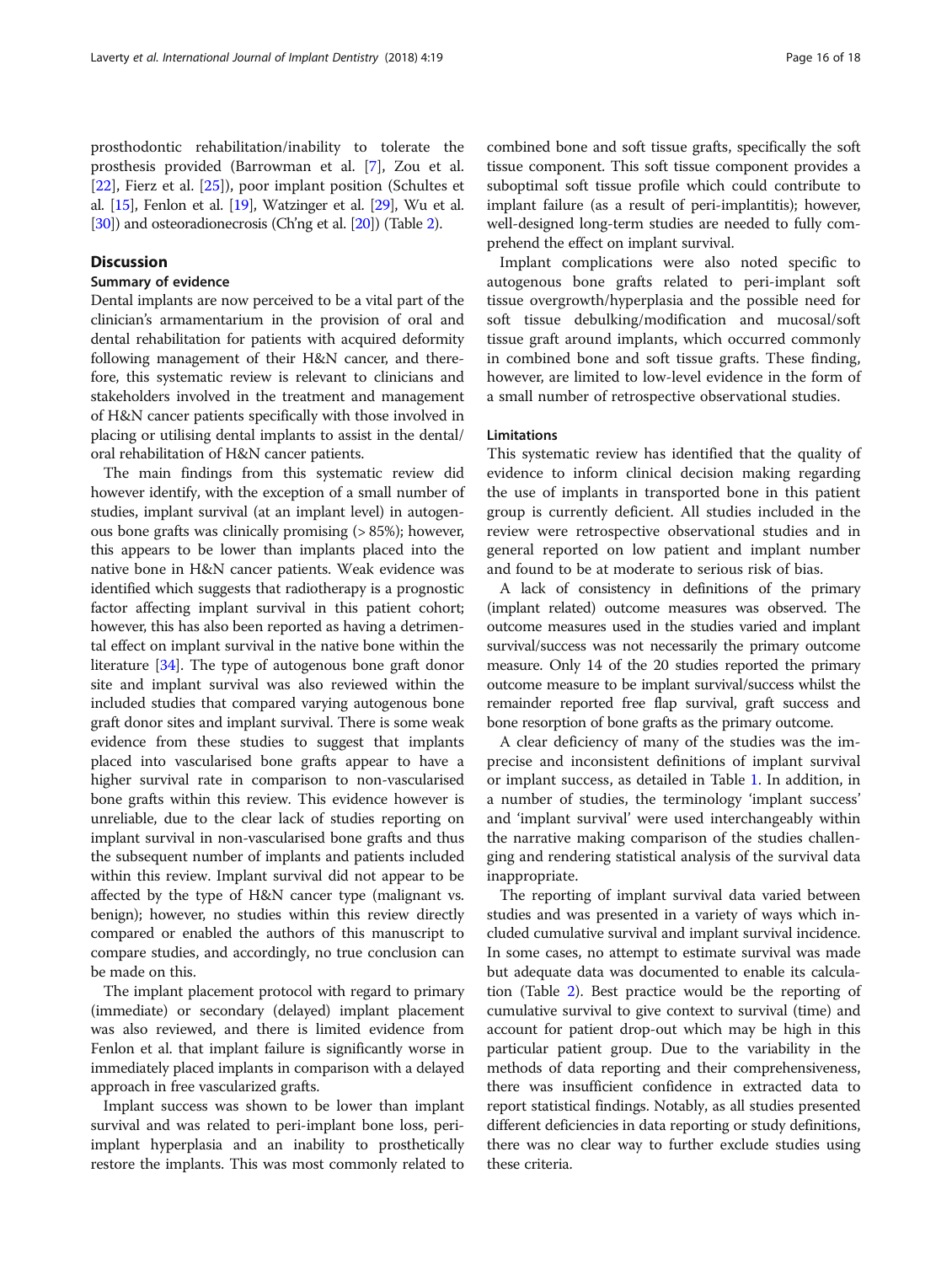<span id="page-16-0"></span>As such, there is a clear need for a consensus on what minimum data set is required for published articles reporting on implant survival in this patient cohort to allow further investigation via systematic reviews (e.g., effect of benign vs malignant H&N cancer and implant survival). The inclusion and exclusion criteria were highly variable, and in some studies, the criteria were such that there was a pre-disposition to selection bias and reporting higher implant survival rates. Patient follow-up was variable and also variably reported but in general was insufficient. Where possible, follow-up of at least 5 years is required to begin to evaluate the outcome of dental implant treatment. Unfortunately, information on long-term dental survival in this cohort is still scarce and the results of the present review should not be extrapolated beyond early implant survival.

## Conclusion

Within the limitations of the current review, it can be concluded that implant survival in autogenous bone grafts in H&N oncology patients appears to be promising with implant survival being reported at over 80% in 16 of the 20 studies included with 11 of these reporting implant survival of over 90% in follow-up ranging from 3 months [[28\]](#page-17-0) to 15 years [5]. However, there is a lack of good quality evidence in the way of prospective studies and randomised control trials. A lack of long-term survival studies with sufficient implant and patient numbers was identified, and therefore, the results of the present review should not be extrapolated to longer follow-up times. Prognostic factors affecting implant survival in autogenous bone grafts were also reviewed with higher implant failure in autogenous bone grafts being reported in implants placed into irradiated autogenous bone grafts. Weak evidence suggesting implant failure was higher in non-vascularised in comparison with vascularised autogenous bone grafts and that implant failure was greater in primary placed implants in vascularised bone grafts in this cohort was identified. Implant success was lower than implant survival and was most commonly related to peri-implant disease and an inability to prosthetically to restore the implant. This was predominantly related to unfavourable peri-implant soft tissue which is frequently found around implants placed into combined bone and soft tissue flaps.

In order to understand the use of implants in autogenous bone grafts in H&N oncology patients larger, welldesigned prospective studies are required. There needs to be clear set definitions of implant survival and success and appropriate presentation and statistical analysis of the data so that studies can be brought together to enable meta-analysis.

#### Abbreviations

H&N: Head and neck; MINORS: Methodological Index for Non-Randomized Studies; PRISMA: Preferred reporting items for systematic reviews and meta-analyses; QoL: Quality of life

#### Availability of data and materials

The dataset supporting the conclusions of this article and the statistical methods are included within the article.

#### Authors' contributions

All authors have made substantial contributions to the conception, design, acquisition of data and analysis and interpretation of data. All authors have been involved in drafting the manuscript and revising it. All authors approve this manuscript and agree to be accountable for all aspects of the work in ensuring that questions related to the accuracy or integrity of any part of the work are appropriately investigated and resolved.

#### Ethics approval and consent to participate

Not applicable.

#### Competing interests

Dominic P Laverty, Robert Kelly and Owen Addison declare that they have no competing interests.

#### Publisher's Note

Springer Nature remains neutral with regard to jurisdictional claims in published maps and institutional affiliations.

#### Author details

<sup>1</sup>Birmingham Community Healthcare NHS Foundation Trust, Birmingham B5 7EG, UK. <sup>2</sup>University of Birmingham School of Dentistry, 5 Mill Pool Way Birmingham B5 7EG, UK. <sup>3</sup>School of Dentistry, University of Alberta Edmonton, AB T6G 1C9, Canada.

#### Received: 16 January 2018 Accepted: 23 April 2018 Published online: 04 July 2018

#### References

- 1. Schoen PJ, Reintsema H, Raghoebar GM, Vissink A, Roodenburg JLN. The use of implant retained mandibular prostheses in the oral rehabilitation of head and neck cancer patients. A review and rationale for treatment planning. Oral Oncol. 2004;40:862–71.
- 2. Müller F, Schädler M, Wahlmann U, Newton JP. The use of implantsupported prostheses in the functional and psychosocial rehabilitation of tumor patients. Int J Prosthodont. 2004;17(5):512–7.
- 3. Reintsema H, van RP O, Schoen P, Raghoebar GM. Implant reconstructive prostheses in the mandible after ablative surgery: a rationale for treatment planning. J Fac Som Prost. 1998;4:129–40.
- 4. Chan MF, Hayter JP, Cawood JI, Howell RA. Oral rehabilitation with implantretained prostheses following ablative surgery and reconstruction with free flaps. Int J Oral Maxillofac Impl. 1997;12:820–7.
- 5. Marx RE, Morales MJ. The use of implants in the reconstruction of oral cancer patients. Dent Clin N Am. 1998;42:117–202.
- 6. David M. Cognetti, Randal S. Weber, Stephen Y. Lai, Head and neck cancer. Cancer. 2008;113(S7):1911–32.
- 7. Barrowman RA, Wilson PR, Wiesenfeld D. Oral rehabilitation with dental implants after cancer treatment. Aust Dent J. 2011;56(2):160–5.
- 8. Harrison SJ, Stratemann S, Redding WS. Dental implants for patients who have had radiation treatment for head and neck cancer. Spec Care Dentist. 2003;23:223–9.
- 9. Esposito M, Grusovin MG, Felice P, Karatzopoulos G, Worthington HV, Coulthard P. Interventions for replacing missing teeth: horizontal and vertical bone augmentation techniques for dental implant treatment. Cochrane Database Syst Rev. 2009;7(4):CD003607.
- 10. Lekholm U, Wannfors K, Isaksson S, Adielsson B. Oral implants in combination with bone grafts. A 3-year retrospective multicenter study using the Brånemark implant system. Int J Oral Maxillofac Surg. 1999;28(3):181–7.
- 11. Schliephake H, Schmelzeisen R, Husstedt H, Schmidt-Wondera LU. Comparison of the late results of mandibular reconstruction using nonvascularized or vascularized grafts and dental implants. J Oral Maxillofac Surg. 1999;57(8):944–50, discussion 950-1.